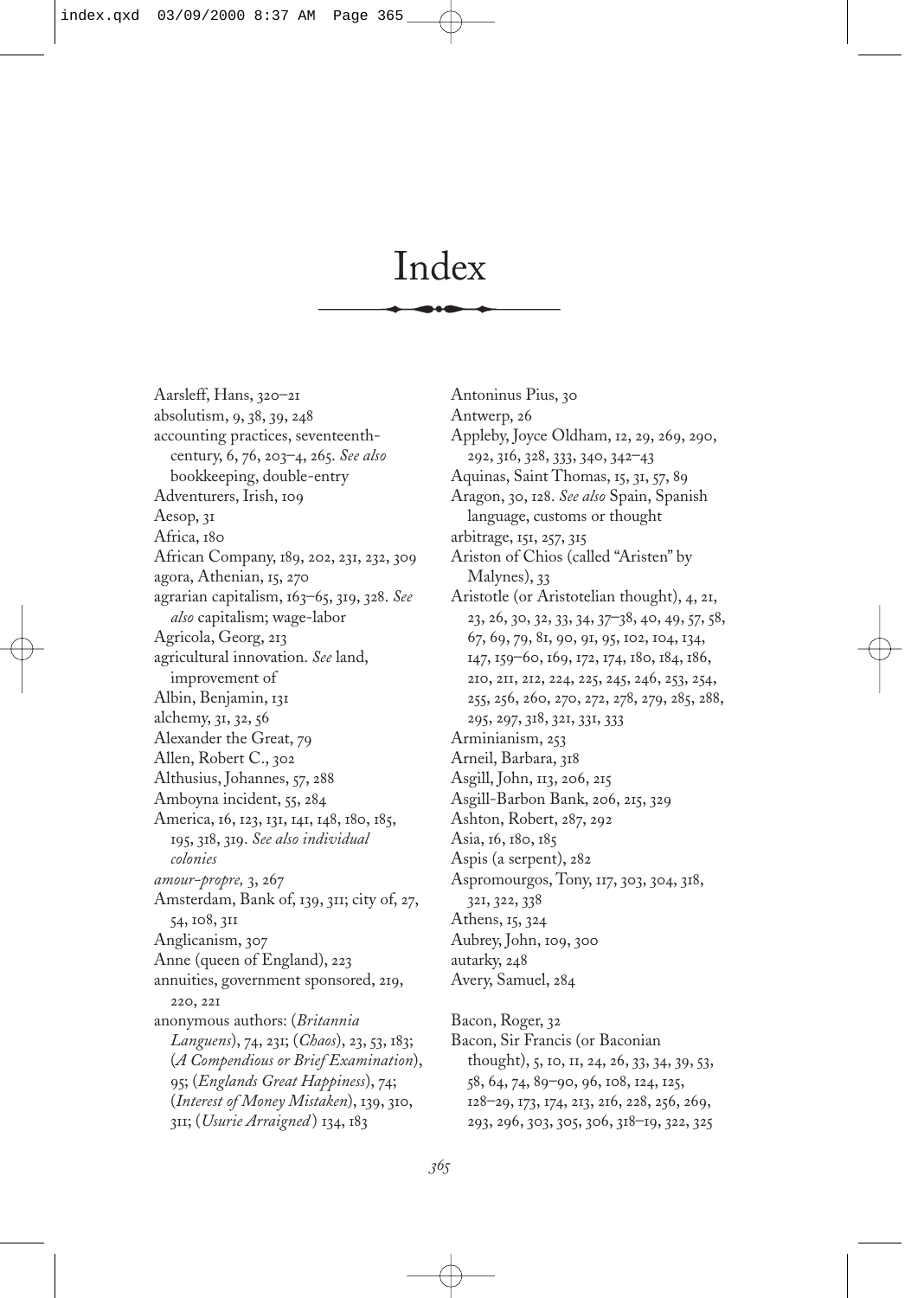- balance: of interests, 182–84; of payments, 91–92, 294; of power, 64, 181, 230; of trade, 5, 45, 54, 56, 58, 61 64, 70, 72, 73, 74, 76, 80, 81, 82, 83, 88, 89–97, 119, 121, 140–41, 144, 149, 151, 155, 159, 160, 179–81, 185, 197, 205, 206, 207, 210–11, 226, 230–32, 243–44, 247, 248–49, 257, 262, 264, 285, 293–94 Baltic states, 54 Banbury, 188 Bank of England, 139, 205, 206, 220, 221, 232, 334, 335 banks and banking: attitudes toward, 48, 113, 135, 137, 153, 157, 190, 202, 232–33, 255, 261, 262, 263, 285, 339; deposit, 41, 48, 113, 153; land-banks, 113, 205, 206, 215, 220, 301; national, 113, 220, 253; number of bankers, 132; role in foreign exchange, 44, 48, 85, 190–91; social status of investors in, 221, 335. See also *Mons pietatis;* savings, linked to investment; *and individual banks* Barbados, 141 Barbon, Nicholas, 1, 5, 6, 74, 113, 184–85, 205–18, 247, 255, 256, 258, 260, 262, 263, 264, 265, 328, 329–34 Barebones (or Barbon), Praisegod, 6, 205, 215, 216 Bartolus (Bartolodi Sassoferrato), 57 Basadonna, John, 27 Basel, 32 Bathurst, Ralph, 147 *366 Index*
- Baxter, Richard, 23, 214, 318 Beale, John, 74, 75 Becher, Johann Joachim, 304
- beekeeping, 28, 276 Beer, Max, 29, 247, 291, 293, 295, 312 Berkeley, George (bishop), 215, 219, 333 Bermuda, 59 Besold, Christoph, 4 Blackwall, 63 Blaug, Mark, 290, 291, 316 Blount, Charles, 170 Bodin, Jean, 4, 28, 30, 38, 51–52, 57, 70, 275, 276–77 body politic as machine, 227, 254. *See also* mechanical world view

body politic as social organism, 5, 11, 19,

21–25, 29, 34–38, 39, 58, 59, 61, 68, 83, 84, 91, 94–97, 102, 104–6, 111, 112, 120, 183–84, 197, 207, 224, 229, 252, 255, 277 Boisguilbert, Pierre le Pesant, Sieur de, 107, 325 Bonar, James, 248, 340 bookkeeping, double-entry, 20–21, 30, 57, 78, 90–91, 119, 171, 180–81, 185, 186, 203, 229, 240, 242, 252, 255. *See also* accounting practices, seventeenth-century *Book of Common Prayer,* 56, 284 *Book of Orders,* 93 Borkenau, Franz, 303 Bornitz, Jacob, 4 Botero, Giovanni, 4 Boswell, William, 284 Bowley, Marian, 281, 292, 317, 330, 331 Boyle, Robert, 74, 101, 109, 147, 213, 215, 216, 318, 322 Bracton, Henry de, 223 Bramber, 206 Brandenburg, 241 Brems, Hans, 7, 117, 303 Brenner, Robert, 287, 308 Brewer, Anthony, 304 Brewer, John, 334, 335, 342 Brill, 53 Briscoe, John, 206, 302, 329 Bristol, 189, 241 Bromley, Robert, 27 Bruno, Giordano, 213, 215, 333 Buck, Peter, 321 bucket analogy, 327 Buckingham, first duke of (George Villiers), 89 Buckingham, second duke of (George Villiers), 131, 308 bullion: attitudes toward exportation of, 54, 55, 69, 76, 78, 85, 137, 150, 152, 179, 197, 254, 291, 294; bullionism (wealth defined as bullion), 83, 87, 89, 92, 120, 144, 155, 179, 180, 186, 191, 209, 210, 247, 249, 254, 262, 330. See also balance, of trade; coins; money, metallism; *Proclamatio contra Exportationem Bullionis;* statutes Buridan, Jean, 150, 314 Burton, Robert, 22, 278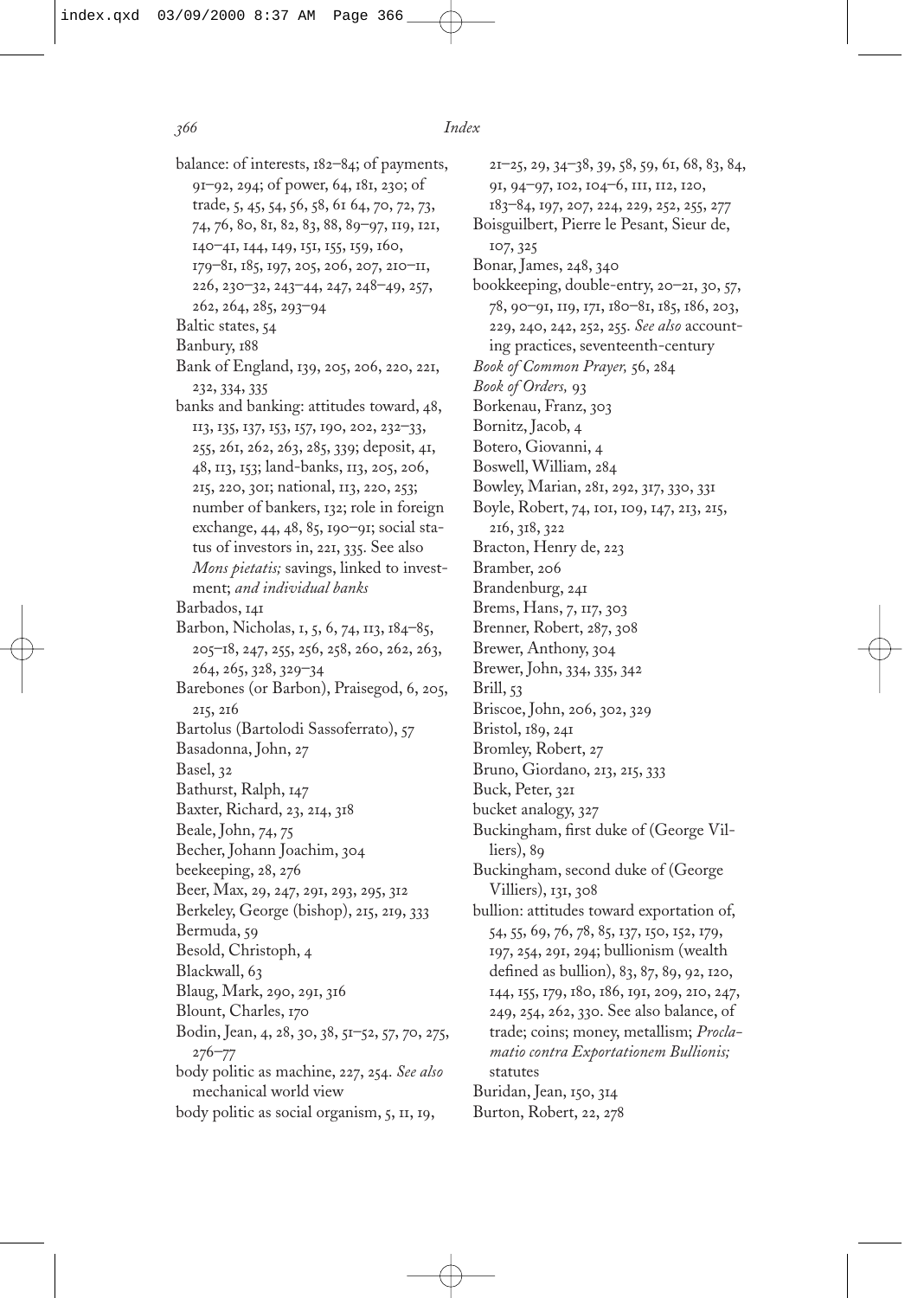Cadmus, 56 Caen, 108 Caesar, Julius, 79 Caesar, Sir Julius, 64 Calais (as "Calis"), 27 calendar systems, 30, 275 Calvinism, 12, 253, 271. *See also* Protestantism Cambridge. *See* Oxford and Cambridge, colleges of Campanella, Thomas, 214 Cantillon, Richard, 317 Canute II (the Great), 276 capitalism, 4, 11, 17–18, 20, 47, 161, 162–65, 170, 226, 246, 248, 253, 255, 319, 320 (*see also* agrarian capitalism; wage-labor); capitalist *Geist,* 11–12, 15–25, 132, 175, 203, 265, 271 Carleton, Sir Dudley (first Viscount Dorchester), 55–56 Carlyle, Thomas, 19 Carolinas, Lords Proprietors of, 148 Carroll, Lewis, 263 carrying trade, attitudes toward, in trade balance theory, 85, 92, 180, 312 cartography, use of, in economic tracts, 32–33 Casaubon, Meric, 174 Cassandra, 219 Castaing, John, 222, 335 Castile, 128 Catalonian Revolt, 253 Catholicism, 4, 22, 150, 213, 253, 255 Cato, Marcus Porcius (the elder), 15, 30, 57, 91, 155, 173, 212, 224, 271, 276, 279, 294 Cavendish, Thomas, 32 Cecil, Robert, 27 Challis, C. E., 279, 283 Chalmers, George, 341 Chamberlen, Hugh (the elder), 302, 329 Chamberlin, Edward Hastings, 288 Chancery Lane, 205 Chancey, Karen, 284 chaos, fear of, 2, 23, 24, 39, 67, 97, 250. See also *logos* Charles I (king of England), 56, 64, 79, 101, 102, 108, 114, 130, 181, 284, 298 Charles II (king of England), 6, 109, 114,

127, 131, 132, 148, 187, 188, 300, 308 Chaucer, Geoffrey, 32, 276 Chaudhuri, K. N., 294 Child, Sir Josiah, 1, 3, 5, 6, 9, 101–2, 106, 113, 130–46, 148, 149, 156, 163, 175, 176, 187, 191, 205, 208, 210, 223, 247, 256, 258, 259, 261, 307–13, 337, 339 Choksy, George D., 326–27 Christendom, 15, 30, 34, 48, 69, 72, 73, 82, 288, 289, 290 Christianity, 35, 180, 255, 282, 295. *See also* specific branches and sects of Christianity Churchill, John. See Marlborough, first duke of Cicero, Marcus Tullius, 30, 33, 57, 253, 288, 321 cities as the heart (circulating pump) of the society, 207 Civil War, American, 67 Civil War, English. *See* English Revolution and Civil War (or Royalists and Parliamentarians) Clarendon, first earl of (Edward Hyde), 128 classical economics, 107, 263, 290 Cleves, 53 Clitherow, Sir Christopher, 291 Cockayne, William (Alderman), 27, 46, 54, 63, 280, 283 Cohen, I. Bernard, 297, 300, 324 coins: clipping and culling of, 71, 85, 150, 151, 155, 194, 198, 201, 207, 257, 258; data on metal content, 314–15; data on supply, 53, 155, 201, 257; devaluation through debasement or depreciation, 42, 52, 68, 75, 87, 93, 149, 151, 154, 206–7, 239, 257–58, 328, 330; gold and silver, special qualities of, 43, 120, 150, 190, 239; hoarding, 71, 85, 113, 198–200, 201–2, 211, 257, 261; milled versus hammered, 150, 201, 257–58; recoinage of 1561, 26, 42, 53, 75; recoinage of 1696, 132, 149, 150–51, 154–55, 201, 206, 219, 220, 223, 236, 257–58, 340; troy weight versus avoirdupois, 41–42, 279. *See also* exchange, rates and gold-silver pars; money, metallism Coke, Roger, 74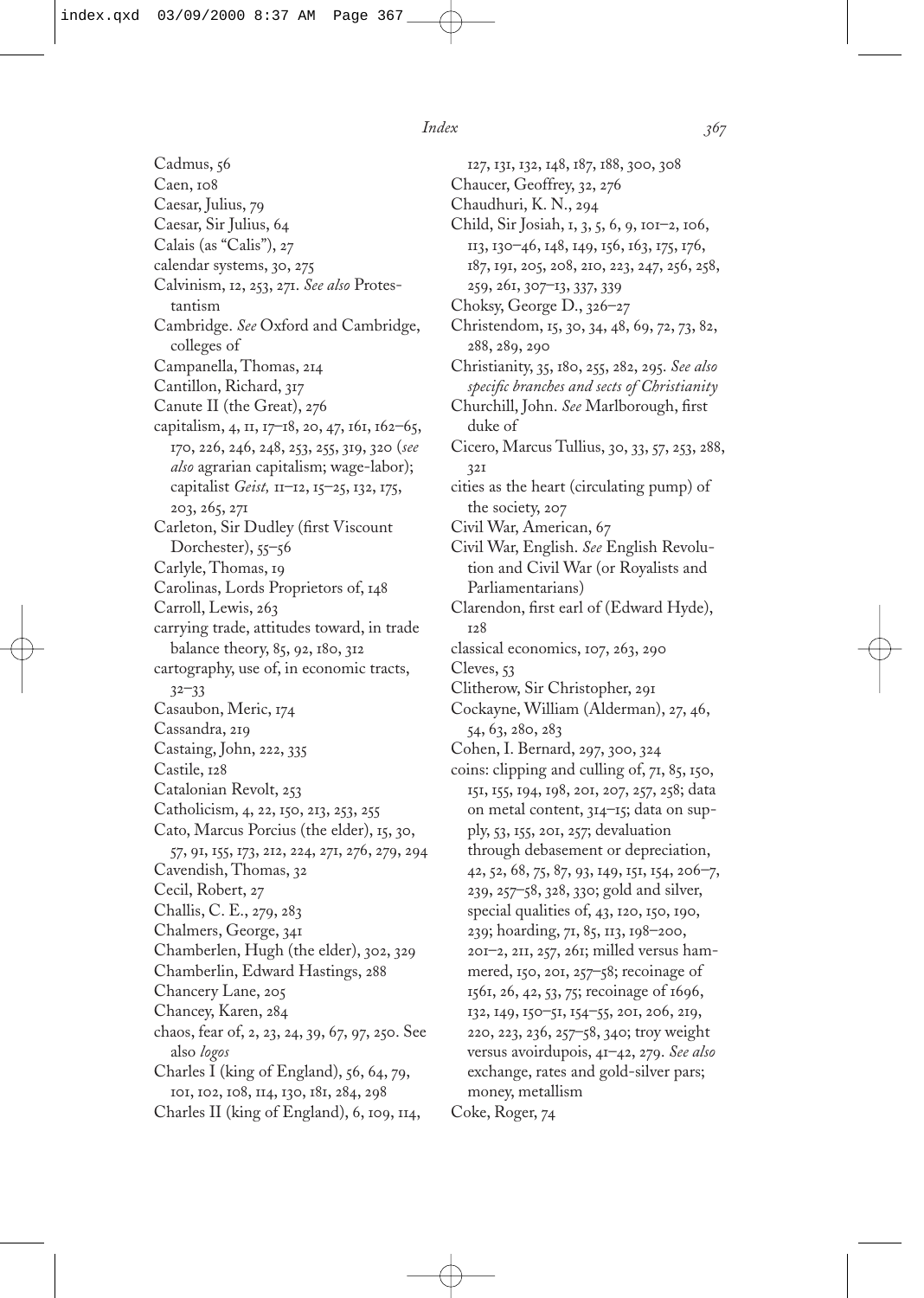Coke, Sir Edward, 78 Coke, Sir John, 284 Colbert, Jean Baptiste, 228, 248, 337 Cole, Charles Woolsey, 337 Coleman, D. C., 9–10, 269, 340, 342–43 Collins, Stephen L., 3, 267 colonies, attitudes toward, 29, 31, 33, 123, 141, 144, 195–96, 217, 231, 232, 250–51, 318 Columella, Lucius Junius Moderatus, 57 Comenius, John Amos, 124, 305–6 commodities: *ad victum* (food) contrasted with *ad vestium* (clothing), 40; artificial (manufactured) contrasted with natural, 40, 68, 81, 83–84, 90, 134, 210, 212, 256, 260, 278; necessary contrasted with luxurious, 40–41, 74, 77, 80–81, 115, 128, 135, 156, 180, 211–12, 238, 265 Commons, House of, 28, 76, 149, 225, 291. *See also* Parliament Commonwealth, the, 5, 56, 131, 215, 293, 299. *See also* Interregnum, the; Protectorate communalism, 30, 39, 270 compass metaphor, 73 Comte, Auguste, 17 *conatus,* 298 Congregationalism, 131 congruence. *See* macro-microcosmic analogy Constantinople, 187 Cooper, Anthony Ashley. *See* Shaftesbury, first earl of Copernicus, Nicolas (Copernican Cosmos), 2, 33, 34, 102 Cordell, Thomas, 75 corpuscular hypothesis. *See* mechanical world view correlation conflated with causation, 136, **т**бо corruption, 81, 88, 156, 185, 223, 224–25, 227, 238, 239, 246, 278, 336. *See also* credit, definitions of and attitudes toward; humanism cosmography or cosmology, 2, 3, 253. *See also* under Copernicus, Nicolas; Ptolemy (Ptolemaic Cosmos) Couchman, John, 27 Counter-Reformation, 4

Court versus Country ideology, 222–23. *See also* Whigs versus Tories Cout, Pieter de la, 4 Cowen, Tyler, 331 Cowley, Abraham, 215 Cranston, Maurice, 313 credit, definitions of and attitudes toward, 207–8, 222, 226–27, 240, 246, 261, 262, 315–16. *See also* corruption; humanism Creedy, John, 341 Cromwell, Oliver, 56, 108, 109, 114, 284 Cromwell, Richard, 109 Cromwellian Army, 198 Cudworth, Ralph, 149 Culpeper, Thomas, 310 Danby, earl of (Thomas Osborne), 128, 308 Darius of Persia, 79 Darwin, Charles, 17 Davanzati, Bernardo, 75 Davenant, Charles, 1, 3, 5, 6, 181, 185, 219–46, 247, 253, 255, 256, 258, 259, 260, 262, 264, 313, 334–42 Davenant, Sir William, 6, 222, 237–38 David, Jacob, 312 Davies, K. G., 309, 312 Davis, Ralph, 311 Death, Thomas, 325 debentures, 109 Dedalus, 32 Dee, John, 32 Delft, 55, 56 demand, 43, 46, 200, 211–12, 264–65; elasticity of, 149, 160–61, 166–67, 216, 244–45, 265. *See also* domestic consumption, attitudes toward; tariffs, used to reduce domestic consumption demographic revolution, 4 Denmark, 143, 210, 312 Deptford, 63 Descartes, René (or Cartesian thought), 5, 10, 11, 102–3, 105, 106, 147, 169, 172, 190, 213, 215, 254, 267, 297, 304, 318, 325, 333 Devereux, Robert. *See* Essex, second earl of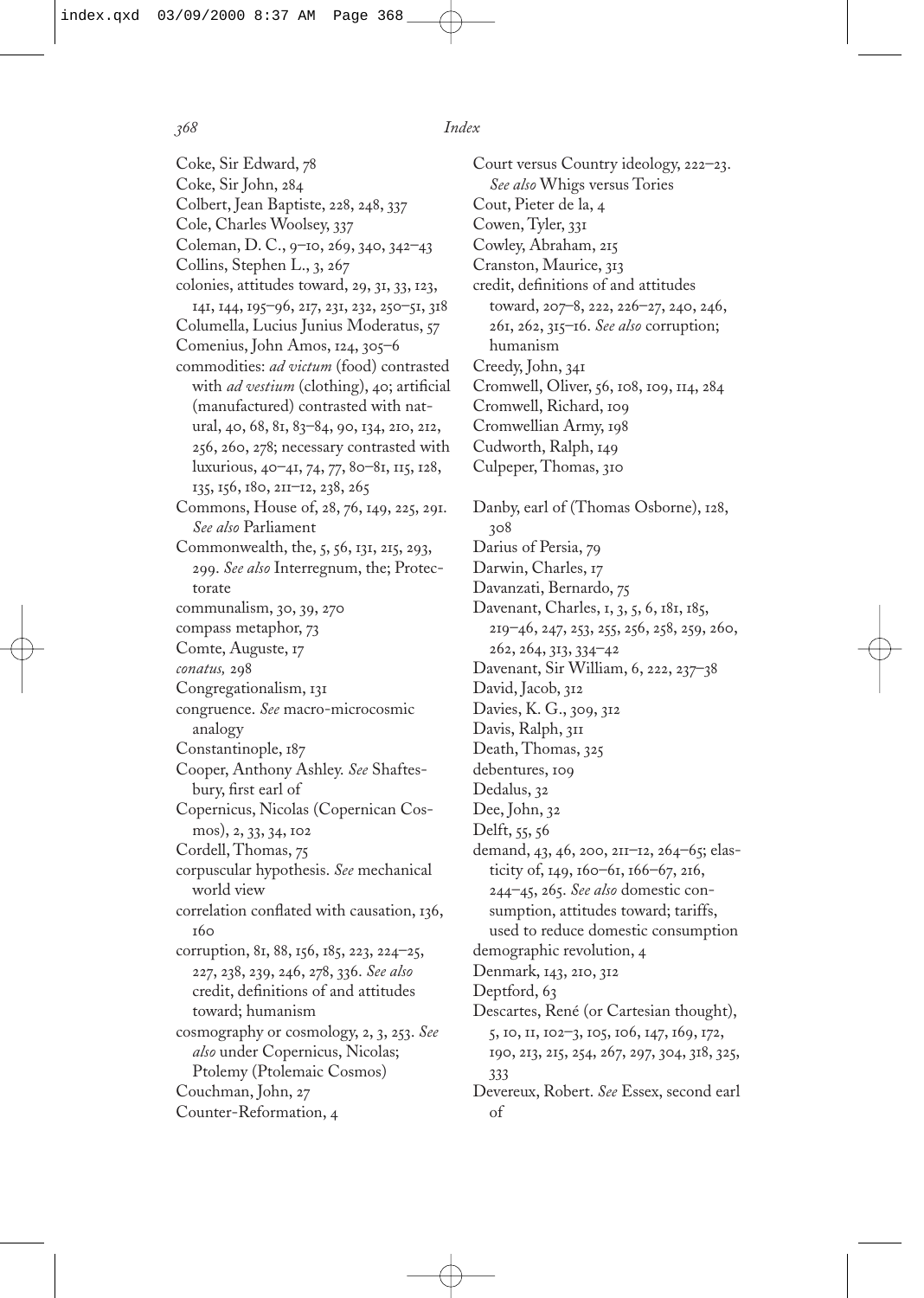Dewar, Mary, 296 Diana (Artemis), 16 Dickson, Peter George Michael, 334, 335 Digges, Dudley, 55 division of labor, productive, 12, 21, 122, 164, 304–5; social, 17, 21, 66, 255 Dobb, Maurice Herbert, 20, 29, 294, 312 Dodoens, Rembert, 79 domestic consumption, attitudes toward, 59, 82–83, 84, 94, 142, 143, 144–45, 241, 243–44, 247, 250, 251, 313; domestic market, size of (especially compared to foreign trade), 63–64, 132, 144–45, 226, 287. *See also* demand; tariffs, used to reduce domestic consumption Donne, John, 267 Dowman, Dr., 134 Drake, Sir Francis, 32 Dublin Philosophical Society, 110, 172 Duke of York's Playhouse (or Theater), 222, 300 Dunn, John, 320, 321 Durkheim, Émile, 17–18 Dury, John, 149 Dutch Church in London, 26, 273 Dutch Wars, 131, 143, 253 Eagly, Robert V., 7 East India Company, Dutch, 55, 84. *See also* United Provinces, Dutch language, thought, or customs East India Company, English, 4, 9, 55–56, 62–65, 69, 72, 73, 74, 75, 76, 77, 78, 79, 82, 85, 92, 130, 131, 132, 137, 141, 142, 152, 163, 165, 175, 220, 221, 223, 231, 251, 257, 261, 265, 277, 288, 289, 291, 292, 294, 312, 315, 335 Eastland Company, 287 economic activity delineated, 92–93 economic actors: interchangeability of, 237, 244, 340; understanding of links between, 77, 82–83, 84, 85, 159, 184, 186, 196–97, 198, 236, 263–64 economic liberalism, 4, 5, 15, 29, 218, 247, 325 Economic Man (economic rationality), 5, 105–6, 145–46, 166, 256, 265

economic nationalism, 95–97, 155, 197, 230–31, 241, 248 economics as household management, 91, 252 economic sectors conflated, 225–26 education, public, 124–25, 135, 144, 168, 250, 256. *See also* religion, civil Edward III (king of England), 31 Ekelund, Robert B., 249, 288 Elizabeth I (queen of England), 42, 53, 75, 109, 287, 337 Elliot, J. H., 307 Elyot, Sir Thomas, 38, 79 empiricism, 32, 167, 215, 254, 267. *See also* Bacon, Sir Francis (or Baconian thought); Locke, John employment, 10, 45, 81, 82, 144, 249, 310. *See also* poor, attitudes toward the enclosure, 31, 318 *Encyclopédie,* 299 Endres, A. M., 300, 338 English Revolution and Civil War (or Royalists and Parliamentarians), 16, 101, 108, 130, 147, 174, 184, 237, 253 engrossing, 142, 251; bankers seen as, 157; defined, 281 Enlightenment, the, 219. See also *Encyclopédie* Enniscorthy, 109 Ephesus, 16 equilibrium, economic. *See* self-regulating systems Erasistratus, 277 espionage, merchants' role in, 26, 27, 55–56 Essex, second earl of (Robert Devereux), 27, 53, 205 Euclid, 30 Euripides, 295 Europe, 4, 16, 17, 21, 30, 32, 48, 54, 62, 63, 69, 73, 77, 85, 95, 136, 148, 180, 181, 185, 213, 219, 230, 248, 253, 255, 288, 334, 335. *See also* Christendom Evans, G. Heberton, 341 Evelyn, John, 109, 132, 300, 309 exchange: bills of, 4, 42, 44–47, 48, 69, 114, 146, 151, 153, 190; discounting for "usance" and "double usance" seen as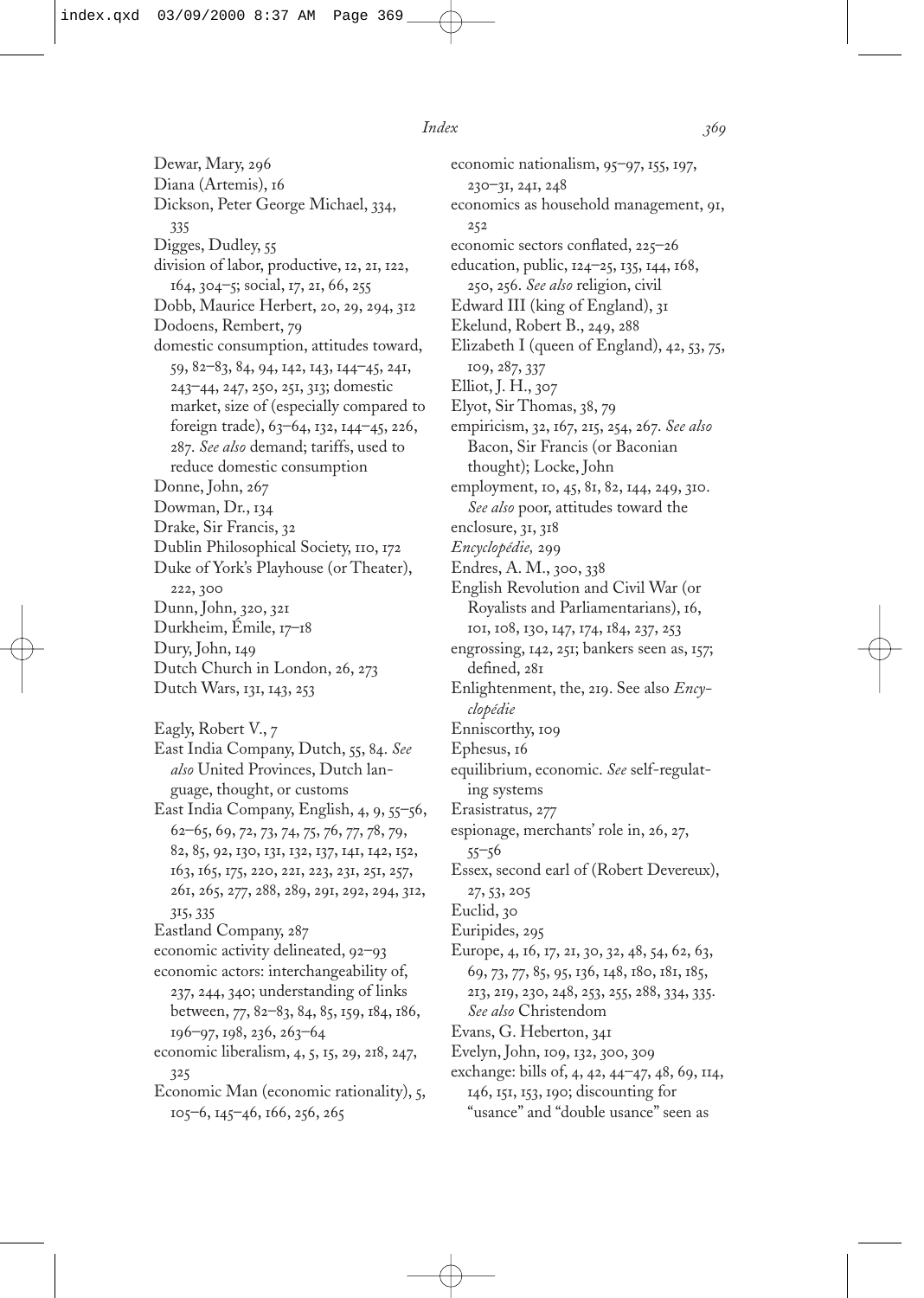exchange: bills of (*continued* ) interest, 45, 257; "discrepaunce and distance" (allowance for not judged interest), 44, 70; *par pro pari,* 28, 44, 46, 54, 55, 60, 65, 70, 77, 87, 89, 134, 152, 256–57, 289; rates and gold–silver pars, 27, 28, 29, 30, 32, 36, 40, 42, 44–47, 52, 57, 59, 60, 66, 68, 69–70, 85, 86–87, 151–52, 232, 251, 259, 279, 280, 281, 285 Exchequer, 6, 27, 148, 153, 155, 214; stop of, 115 Excise, Board or Commission of, 6, 220, 222 Exclusion Crisis, 5, 148, 185, 187, 222, 231, 233 Exeter House, 205 faction: political, 58; religious, 127, 129, 131, 150, 174 factor (partnership by agency), 27, 75, 188–89 factory system, 164 fear of goods, 334 Feavearyear, Sir Albert, 314 Federal Reserve System, U.S., 21 Fenton, Roger, 133, 134 Fenton, Sir Maurice, 110 Ferdinand I (of Tuscany), 75 Ferguson, Adam, 16, 270–71 Ficino, Marsilio, 35 Fifth Monarchy Men, 215 Filmer, Robert, 133–34, 135 Financial Revolution, 219–22 finite cosmos versus infinite universe,  $2-3$ , 89, 122, 166, 186, 191, 195, 213, 216, 253, 254, 256. See also infinite, meanings of Finley, M. I., 270, 305 Fisher, Irving, 51, 112 fishing industry as economic battleground and model, 28, 58, 72, 84, 96, 119, 276 Flatulentine ambassadors, 276 Fleet Street Prison, 27 Fleetwood, Lieut.-General Charles, 108 Fletcher, Andrew, 16, 185 Florence, 61, 75 Fludd, Robert, 32 Flushing, 53

Fontenelle, Bernard le Bovier de, 213, 215, 332 Forbes, John, 284 forestalling,  $41$ ,  $251$ ; defined,  $281$ Forset, Edward, 22, 23, 24, 103 Fortescue, Sir John, 31, 223, 283 Fortrey, Samuel, 123, 310 Fouquet, Nicolas, 337 France, French language, thought, or customs, 3, 4, 11, 30, 32, 42, 48, 56, 69, 77, 84, 108, 115, 127, 128, 148, 150, 180, 181, 220, 230, 236, 245, 253, 265, 291, 337 franchise, qualifications for (actual or proposed), 127, 182–83, 234, 307. *See also* Putney Debates freedom of the seas, 95–96 free trade: debates over or meanings of, 62, 65, 67, 142, 232, 251; freedom of entry into trade, 142, 146; natural freedom/liberty of trade, 54, 62, 68, 69, 70–71, 72, 73, 228. *See also* interlopers; professions, government regulation of entry into Freeman, Sir Ralph, 64 Friendly Society of London, 206, 309 Friis, Astrid, 283, 288 Fronde, the, 253 Furniss, Edgar Stephenson, 305 Galba, Servius Sulpicis, 79 Galen, 32, 36, 102, 111, 147, 277, 297, 339 Galileo (Galileo Galilei), 2 Garraway's (coffee house), 335

Garroway, Alderman, 27 Gassendi, Pierre, 296 Genoa, 30, 61, 189 Gentleman, Tobias, 79, 276 gentry, role of (actual or proposed), 6, 37, 142, 143, 158, 182–83, 186, 193, 240–41, 253, 328 Georgio, Filippo, 27 Gerhard (or Gerardus), Albert, 213 Germany, German language, thought, or customs, 4, 19, 42, 54, 59, 70 Ginzburg, Carlo, 32 Giotto, 56 Glanvill, Joseph, 213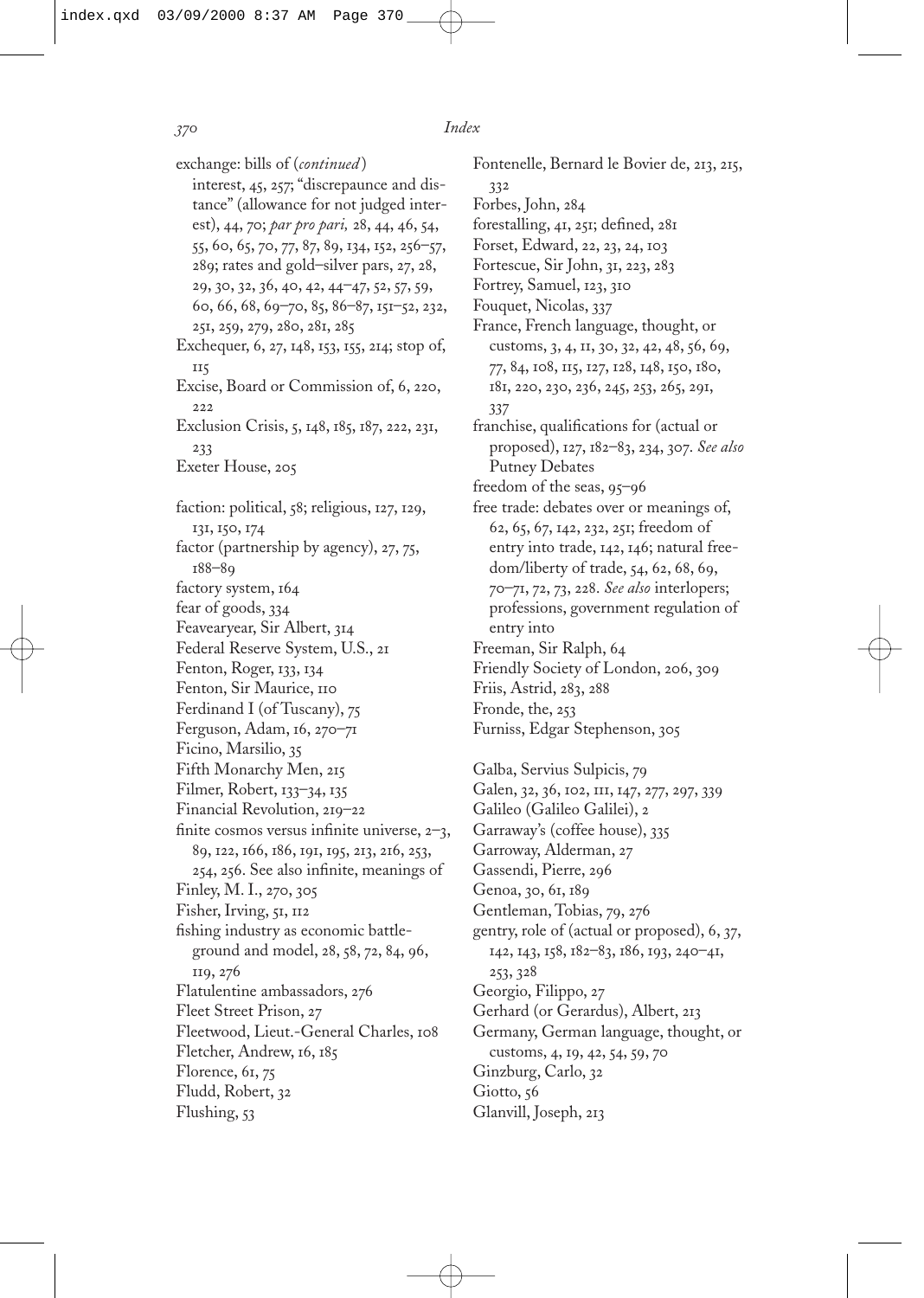Glorious Revolution, 5, 132, 148, 185, 187, 188, 225, 228, 231, 233, 253, 308 Gloucestershire, 222 God, 2, 3, 15, 16, 24, 35, 38, 39, 58, 66, 94, 95, 104, 111, 122, 162, 166, 167, 168, 169, 180, 181, 213, 215, 216, 218, 237, 255, 256, 321 Goddard, Jonathan, 147 Godfrey, Michael, 220 Godolphin, first earl of (Sidney), 188, 220, 223 Godwin, William, 16 goods versus services, contrasting attitudes toward, 126, 142–44, 158, 238, 242, 261, 262 Gould, J. D., 283 Gournay, Jean Claude Marie Vincent de, 307 government: Aristotelian typology of, 39, 77, 181, 224, 255, 324; by councils, 127–28, 228; as employer, 221, 235; proposed role of, 37, 38, 47, 50, 58, 59, 66, 72, 78, 81, 86, 88, 91, 96, 134, 150, 156–57, 183–84, 192, 201, 231, 239, 248, 250, 251, 252, 255, 257, 262, 272 government finances, 53, 78, 220, 221, 334. *See also* national debt; spending, most advantageous patterns of, 118–19 Grassby, Richard, 203, 204, 307, 309, 312, 325, 327 Grafton, Richard, 31 Grampp, William Dyer, 29, 248–49, 294, 312 Graswinckel, Dirck, 4 Gratian, 15 Graunt, John, 110, 214, 299, 300–301, 312, 333 Gray's Inn, 205 Great Chain of Being, 2, 34, 88, 125, 213, 332 Great Instauration, 108 Greaves, Richard L., 306 Greek, use of, 30, 57, 79, 275 Green, Anne, 108 Gregory, James, 341 Grell, Ole Peter, 273 Gresham, Sir Thomas, 285 Grey, Thomas, 139

Griselda (Patient Griselda), 276 gross domestic/national product, 51, 176, 226, 230, 238. *See also* national income Grotius, Hugo, 57, 79, 95, 96, 169, 213, 215, 254, 285, 295 Gunn, J. A. W., 337–38 Gunning, Sir Robert, 187 Hackney, 54, 75 Hadden, Richard W., 303 Hague, the, 55–56, 284. *See also* United Provinces, Dutch language, thought, or customs Hale, Sir Matthew, 214 Hale, William, 329, 333 Hales, Sir John, 296 Halley, Edmund, 215, 333 Hamilton, E. J., 51, 282 Hammond, Elizabeth, 296 Harrington, James, 16, 110, 111, 182, 183, 184, 185, 225, 301, 324, 335 Harrington (or Harington), John (second Baron Harrington of Exton), 27 Hartlib, Samuel, 28, 108, 109, 113, 121, 122, 124, 125, 128, 149, 307 Harvey, William, 5, 11, 36, 88, 102–3, 104, 106, 108, 109, 111, 147, 184, 197, 207, 214, 296, 297–98, 299, 301, 324, 327 Hebrew, use of, 57, 79, 275 Heckscher, Eli, 248, 269, 280, 334, 337, 342 Henri IV (king of France), 253 Henry IV (king of England), 42 Henry VI (king of England), 42 Henry VII (king of England), 31 Henry VIII (king of England), 42 Henry, Prince (son of James I of England), 53 Herillus of Carthage, 33 Hermes, 35 Hermeticism, 4, 32, 35, 213–14, 253, 255, 297, 333 hierarchy, linked to order, 2, 34, 39, 58, 66, 128, 213, 250, 254, 263, 273. *See also* status Hill, Christopher, 297 Hill, Thomas, 276 Hilton, R. H., 20 Hinton, R. W. K., 286, 287, 295, 313 Hirschman, Albert, 3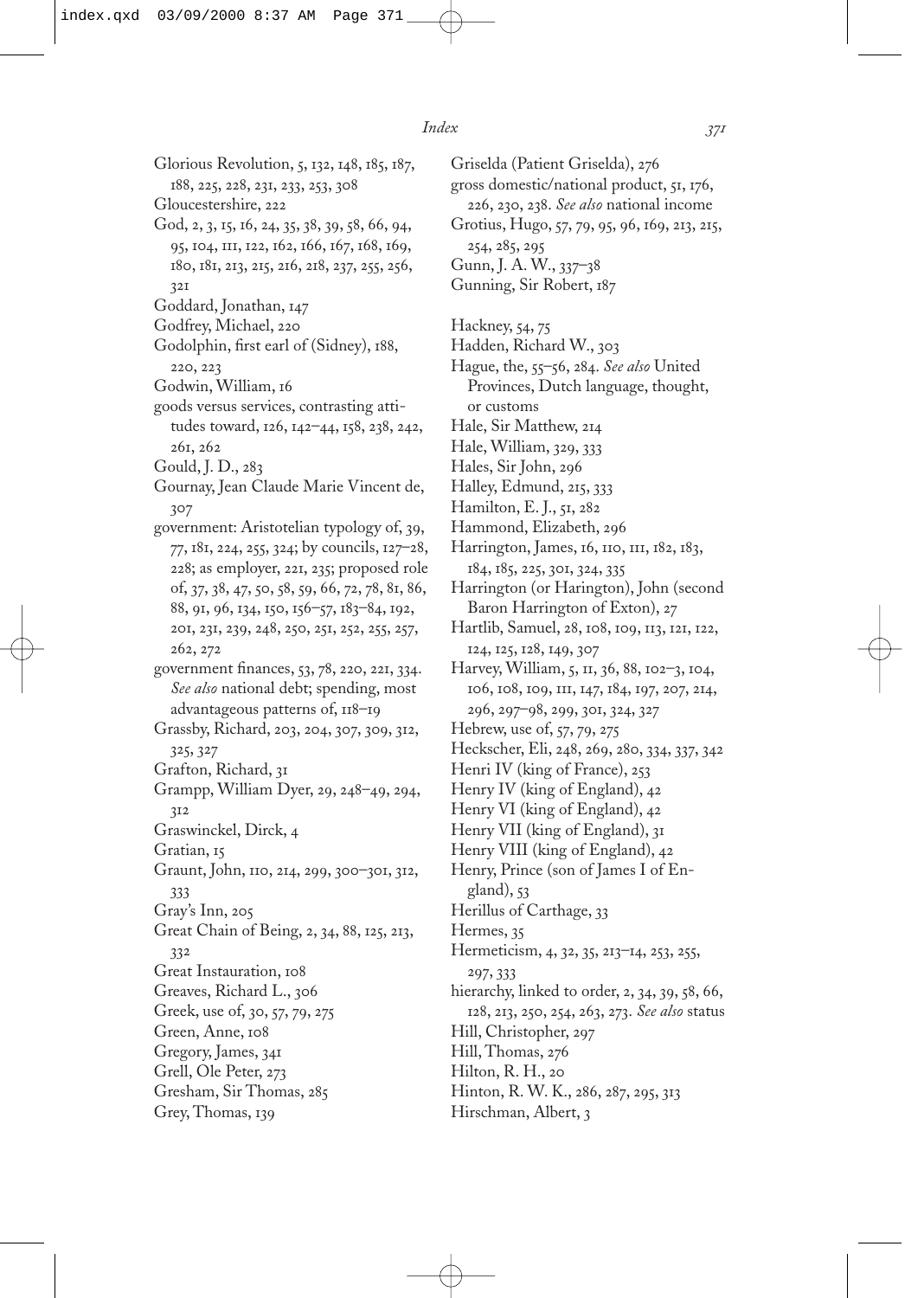history of economic thought, approaches to, 6–12, 268, 275 Hitchcock, Captain Robert, 79 Hobart, Sir Henry, 64 Hobbes, Thomas, 3, 5, 11, 17, 18–20, 103–6, 108, 140, 145, 169, 171–72, 173, 175, 211, 224, 236–38, 245, 254, 255, 256, 264, 269, 271, 272, 296, 297–98, 321, 322, 331, 339, 340, 342 Holland. *See* United Provinces, Dutch language, thought, or customs Holinshed (or Hollingshead), Raphael, 31 Holy Roman Empire, 19. *See also* Germany, German language, thought, or customs Homer, 57 Hongar, Hans, 27 Hooke, Robert, 109, 214 Hooker, Richard, 21, 23–24, 25, 37, 43, 169, 256 Hopkins, Shiela V., 283 Hoppit, Julian, 338 Horace, 30, 32, 57, 276 Horne, Thomas A., 319 Horsefield, J. Keith, 329 Hoskins, W. G., 63–64 Houblon, John, 220 Houghton, John, 75, 233, 338 Hueckel, Glenn, 305 Hull, Charles Henry, 298, 299 Hyde, Edward. See Clarendon, first earl of humanism, 3, 4, 11, 15, 22, 57, 82, 169, 173, 185, 223–28, 235, 236, 246, 252, 253, 255, 256, 271 Hume, David, 29 Hutchison, Terence Wilmot, 7, 298, 303, 312, 330, 337 Icarus, 32 India. *See* East India Company, Dutch; East India Company, English infinite, meanings of,  $58$ ,  $215-16$ ,  $331-32$ , 333. See also finite cosmos versus infinite universe; Hermeticism; plentitude Innistioge, 109 *Intendant* system, 128

interest: commercial differentiated from consumer,  $40, 49$ – $51, 259$ ; defined as a gain on money, 45, 49, 113, 133; dependent on volume of trade, 114, 259; linked to money supply,  $51, 139 - 40$ , 160, 260, 316; linked to profit, 134, 191–92, 208–9, 260, 266, 313; linked to purchase price of or return on land, 160, 191, 196; positions on government regulation of, 134, 135, 138–39, 140, 147, 149, 156–57, 190, 259; as price of goods, 209, 260, 330; as the price of money, 51, 53, 134, 135, 137, 139–40, 260; rate of, 9, 48, 69, 114, 130, 135–40, 142, 145, 148, 149, 153, 156–57, 190, 191–94, 208–9, 232, 251, 259; as rent on money, 134, 191, 196, 208–9. *See also* exchange; pawnbroking; usury interlopers, 65, 72, 76, 85, 231. *See also* free trade, freedom of entry into trade Interregnum, the, 185. *See also* Commonwealth, the; Protectorate "invisible hand," 71, 333 Ireland, Irish language, thought, or customs, 53, 101, 108, 109, 110, 127, 139, 141, 241, 252, 287, 301, 307 Ireton, Colonel Henry, 183, 324 Irish survey (Petty's), 109, 122 Irwin, Douglas A., 295, 312, 331 Israel, 324 Italy, Italian language, thought, or customs, 4, 18, 30, 49, 56, 61, 75, 76, 102 Jacob, James R., 74, 183, 278, 303, 322, 332 Jacobites, 223 James I (king of England), 16, 32, 38–39, 47, 53, 64, 78, 90, 91, 275, 284, 287 James II (king of England), 6, 109, 131, 132, 148, 149, 187, 188, 222, 224, 308, 336 Jenkins, Sir Leoline, 188, 222 Jennings, Alvin R., 20 Jerome, Saint, 89 Jevons, William Stanley, 7, 243, 341 Jews, 131, 145 Johnson, E. A. J., 9, 247 joint-stock companies, 4, 62–65, 72, 142,

231, 250, 286, 288; social status of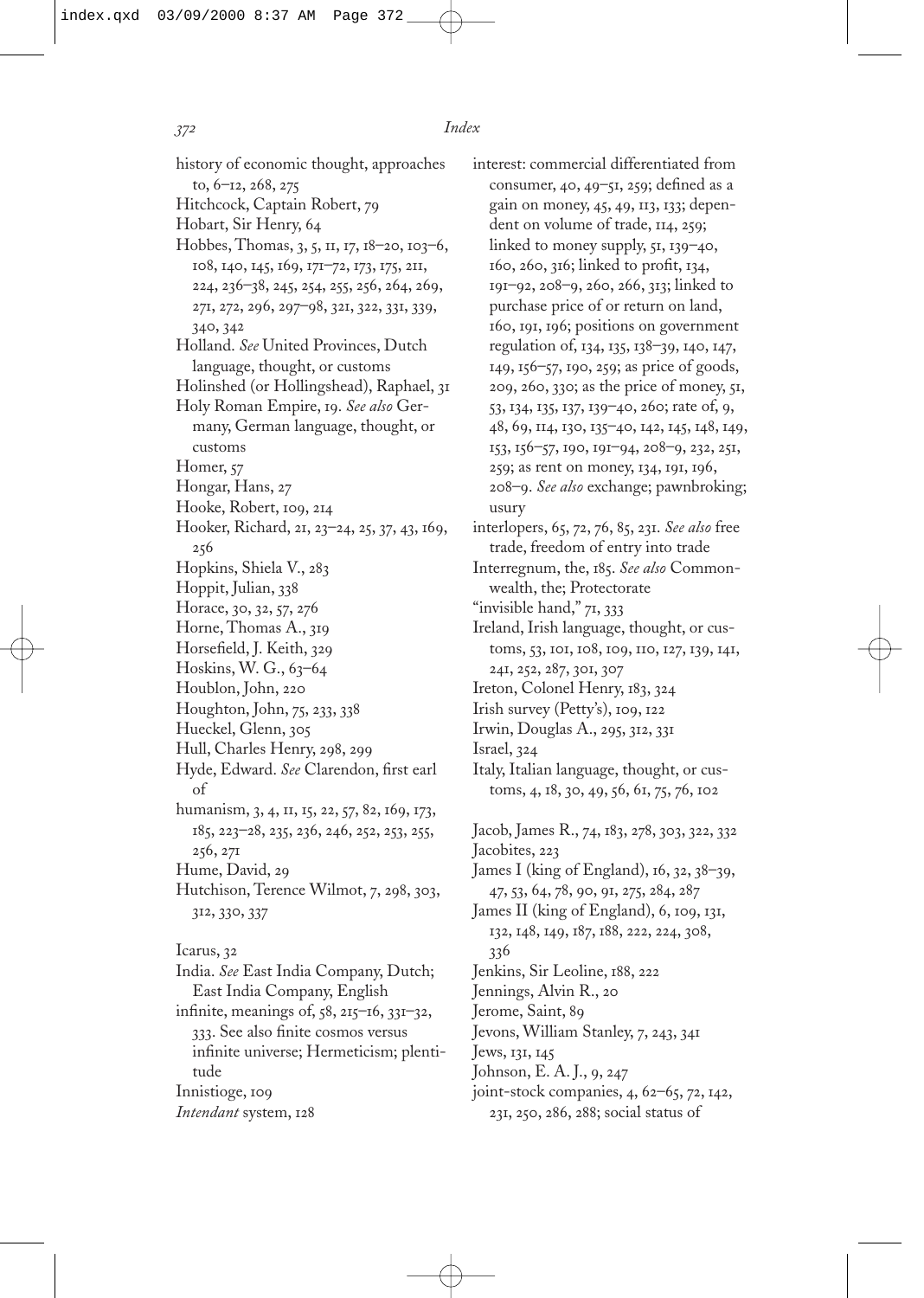284

investors in, 64, 132, 221, 253, 287, 309, 335. *See also individual companies* Jolley, Nicholas, 321 Jonathan's (coffee house), 335 Justinian, 283 Kearney, H. F., 306 Kelly, Patrick Hyde, 314, 315 Keohane, Nannerl O., 3, 267 Kepler, Johannes, 2, 3, 25, 215, 265, 322, 333 Kerridge, Eric, 295 Keynes, John Maynard, 1, 7, 9–10, 268, 269, 318 King, Gregory, 64, 228–29, 238, 241–42, 243–44, 264, 338, 341 king, role of. *See* government, proposed role of King-Davenant Law of Demand, 229, 243–44, 341 King William's War, 6, 206, 220, 221. *See also* William III (king of England) *Kipper-und-Wipper Zeit,* 54 Kirshner, Julius, 275 Koyré, Alexandre, 215, 333 Krailsheimer, A. J., 3, 267 Kuhn, Thomas, S., 6–7, 268

labor: contribution of, to national wealth, 116, 121, 123; as a factor of production, 161–62, 340. *See also* land-labor par; value, labor theories of Lake, Sir Thomas, 64 Lambe, Samuel, 310

Lancashire, 26

land: affect of interest rates on purchase price or rent, 159–60, 259–60; connection (or lack of) between rent and purchase price, 196–97; contribution of to national wealth, 116, 121; improvement of, 4, 33, 84, 121–22, 123, 143, 195, 214, 217, 254, purchase price of, 124, 136–37, 186, 196, 302; rent, 93–94, 294–95

land-labor par, 116–18, 262–63, 303. *See also* value, labor theories of Langholm, Odd, 314

- Laslett, Peter, 313–14
- Latin, use of, 30, 57, 78, 79, 108, 275, 288

Laud, William (Archbishop), 16, 56, 270, law: civil, 15, 31, 253 *(see also individual Index 373*

*civilians);* common, 31, 174, 225, 253 (*see also* Saint German, Christopher); inheritance, 135; lawsuits and lawyers, attitudes toward, 72, 78, 83, 158, 174–75, 238; merchant, 28, 135, 251; natural, 11, 29, 42–43, 162, 165, 167, 169, 213, 256, 316, 320; of reason, 43; reform, 128, 174–75

Leeuwenhoek, Antonie van, 213

- Leicester, Mayor of, 274
- Lethieullier, Sir John, 325
- Letwin, William, 10–11, 29, 190, 194, 309–10, 313, 316, 321, 327, 328, 330
- Levant (or Turkey) Company, 6, 75, 76, 186, 187, 188, 189, 202, 277, 292

Levellers, 65

Lever, Thomas, 15

Levy, David M., 271–72, 333

*libertins,* 267

- Lincoln's Inn, 205
- Locke, John (father of John Locke), 147
- Locke, John, 1, 5, 6, 8, 48, 101–2, 106, 147–70, 173, 174, 175, 176, 184, 190, 191, 194, 201, 202, 207, 218, 219, 223, 224, 225, 232–33, 239, 244, 245, 247, 254, 255, 256, 258, 259, 260, 261–62, 263, 264, 265, 289,
- 304, 313–21, 322, 326, 327, 328, 340 Locke, Nicholas (grandfather of John Locke), 147
- *logos,* 23, 39, 264. *See also* chaos, fear of
- London, 26, 107, 132, 165, 180, 187, 188, 217, 233, 241, 284, 309, 315; great fire of, 111, 137, 205, 301; versus outports, 64–65. *See also specific districts in London*
- Lords, House of, 225, 311. *See also* Parliament

lotteries, government sponsored, 220, 221

- Louis IX (king of France), 48
- Lovejoy, Arthur, 213, 333
- Lower, Richard, 147
- Lowndes, William, 28, 207, 314, 315, 316, 330 Lowry, S. Todd, 305, 331
- 

## Luca, 61

#### Luddites, 17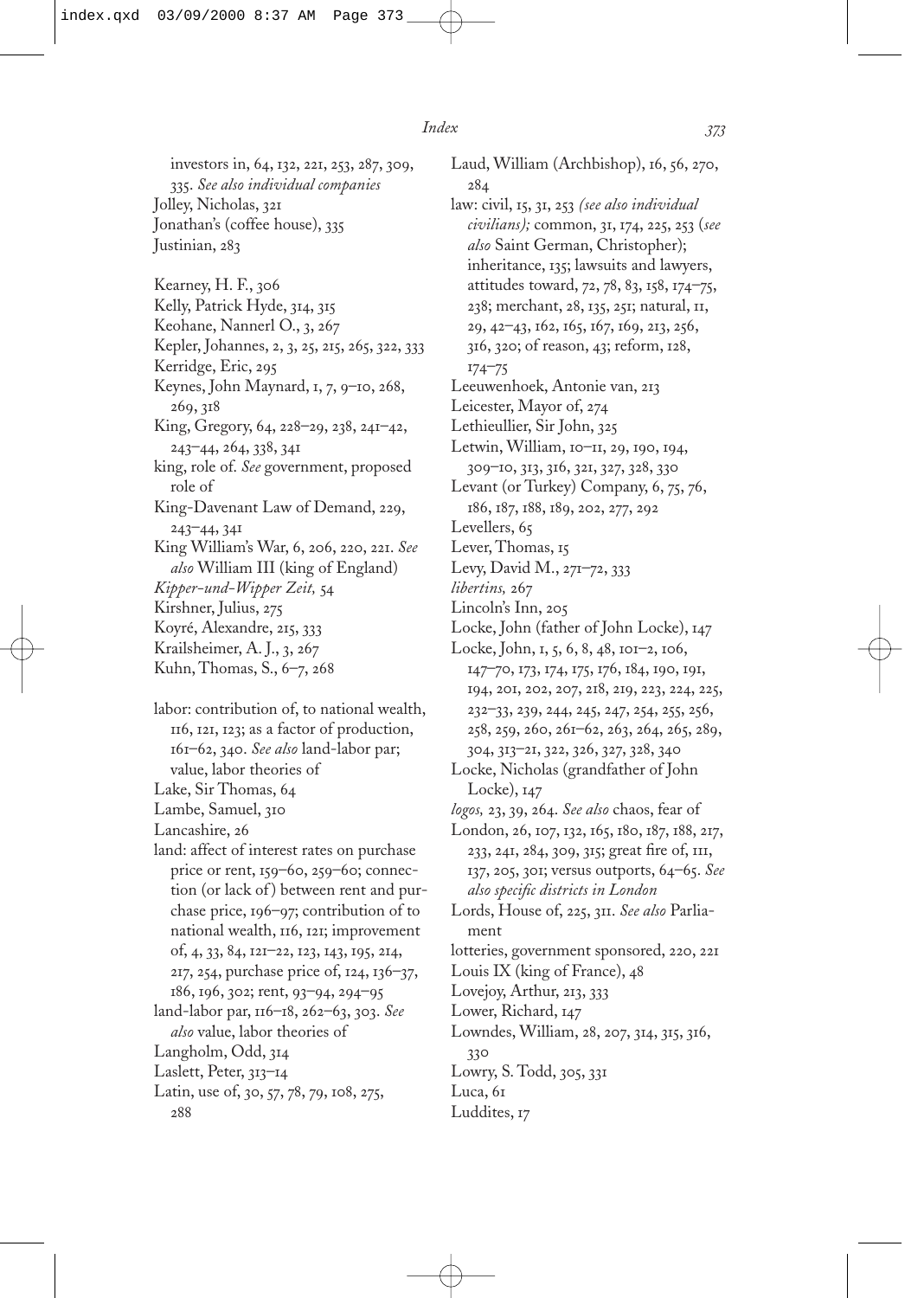Lutheranism, 271 luxury. *See* commodities, necessary contrasted with luxurious; corruption Macfarlane, Alan, 20, 272 Machiavelli, Niccolò, 53, 225, 230, 246, 276, 336, 337, 342 Macpherson, C. B., 8, 18–20, 126, 163, 182, 271, 272, 324 macro-microcosmic analogy, 34–36, 44–45, 58, 84, 88, 91, 95, 97, 101, 102, 155, 173, 184, 205, 210–12, 229, 230, 240, 252, 254, 255 *Madre de Dios,* (Spanish ship), 27 Malestroit, Sieur de, 28, 51-52 Malthus, Thomas Robert, 81, 107 Malt Lottery Loan, 220 Malynes, Gerard de, 1, 5, 6, 7, 9, 10, 12, 25,  $26$ –53, 54, 55, 56, 57, 59, 60, 65–66, 69, 72, 75, 77, 78, 79, 80, 83, 85, 87, 89, 90, 91, 94, 95, 96, 104, 111, 112, 134, 136, 144, 152, 171, 175, 184, 194, 207, 238, 247, 253, 254, 255, 256, 257, 259, 260, 261, 274, 280, 284, 285, 289–90, 291, 293, 294, 297, 323, 330 Manly, Thomas, 136, 310, 311 Marescoe, Charles, 325 market: cosmology versus cosmography of, 245; market economy versus market society, 3, 6, 12, 61, 81, 126–27, 219; market values, 2, 5, 19, 136, 219, 222, 246, 259; natural market, 157–58, 159, 255 Marlborough, first duke of (John Churchill), 220 Marseilles, 30 Marshall, John, 319, 321 Martin, Julian, 128–29 Martinez de la Mata, Francisco, 4 Marx, Karl, 7, 17, 107, 117, 272, 303, 304, 317, 319 Mary of Modena, 187 Mary II (queen of England), 148, 154, 188 Masham, Damaris, 149 Masham, Sir Francis, 149 mathematics, mathematical world view (especially contrasted with metaphorical), 2, 5, 30, 56, 101, 107, 169, 171–75, 215–16, 254, 255, 303, 322. See also under "number, weight and measure"

Mayerne, Sir Theodore de, 32 Mayhew, N. J., 282–83 Mayr, Otto, 182, 293–94 Mazarin, Jules, 128, 223, 228, 334, 337 McCann, Charles R., 248 McNally, David, 303, 328 mechanical world view, 5, 11, 42, 68, 80, 101–6, 147, 171, 211, 253, 254, 260, 263, 296–98, 321 medicine, links to economic thought, 6, 11, 36–37, 40, 88, 102, 130, 147–48, 158, 184, 205, 206, 207, 214, 255, 289, 327 Meek, Ronald L., 8, 303 Melechen (possible origin of Malynes), 274 mercantilism, 1, 7, 8, 9, 29, 65, 218, 247–52, 269, 286, 288, 294, 342–43 Merchant Adventurers Company, 54, 55, 56, 62–65, 66, 67, 69, 231, 284, 296, 308 merchants: definitions of and attitudes toward, 4, 6, 9, 15–25, 37, 47–48, 61–62, 77, 78, 92–93, 126 132, 142, 158, 179, 181, 183, 202, 212, 238, 242, 255, 265, 270, 273, 306, 323–24; education of and skills required by, 29–31, 56–57, 78, 79, 275, 325; handbooks for, 28, 79, 203, 277; wealth of (actual), 309 Merchant Taylors, school endowed by, 57 Merrye, Sir Thomas, 64 Mersenne, Marin, 172, 175, 296, 322 microcosm, man as. *See* macro-microcosmic analogy Middle Ages, 17, 19, 20, 24, 29, 30, 34, 169, 173 Milan, 42 Mile's (coffee house), 10 Mill, James, 325–26 millenarianism, 5, 107, 215, 254 Milles, Thomas, 2, 28, 38, 45, 95, 96, 285 mining, 30, 84, 119, 210, 212, 213–14 Mint, Royal, English, 75, 87; in Paris, 51–52. *See also* coins, recoinage of 1561, 26, 42, 53, 75; coins, recoinage of 1696, 132, 149, 150–51, 154–55, 201, 206, 219, 220, 223, 236, 257–58 Misselden, Edward, 1, 5, 6, 9, 10, 25, 28, 46, 54–73, 74, 75, 85, 90, 91, 92, 93, 95,

96, 112, 130, 136, 144, 175, 238, 247, 254,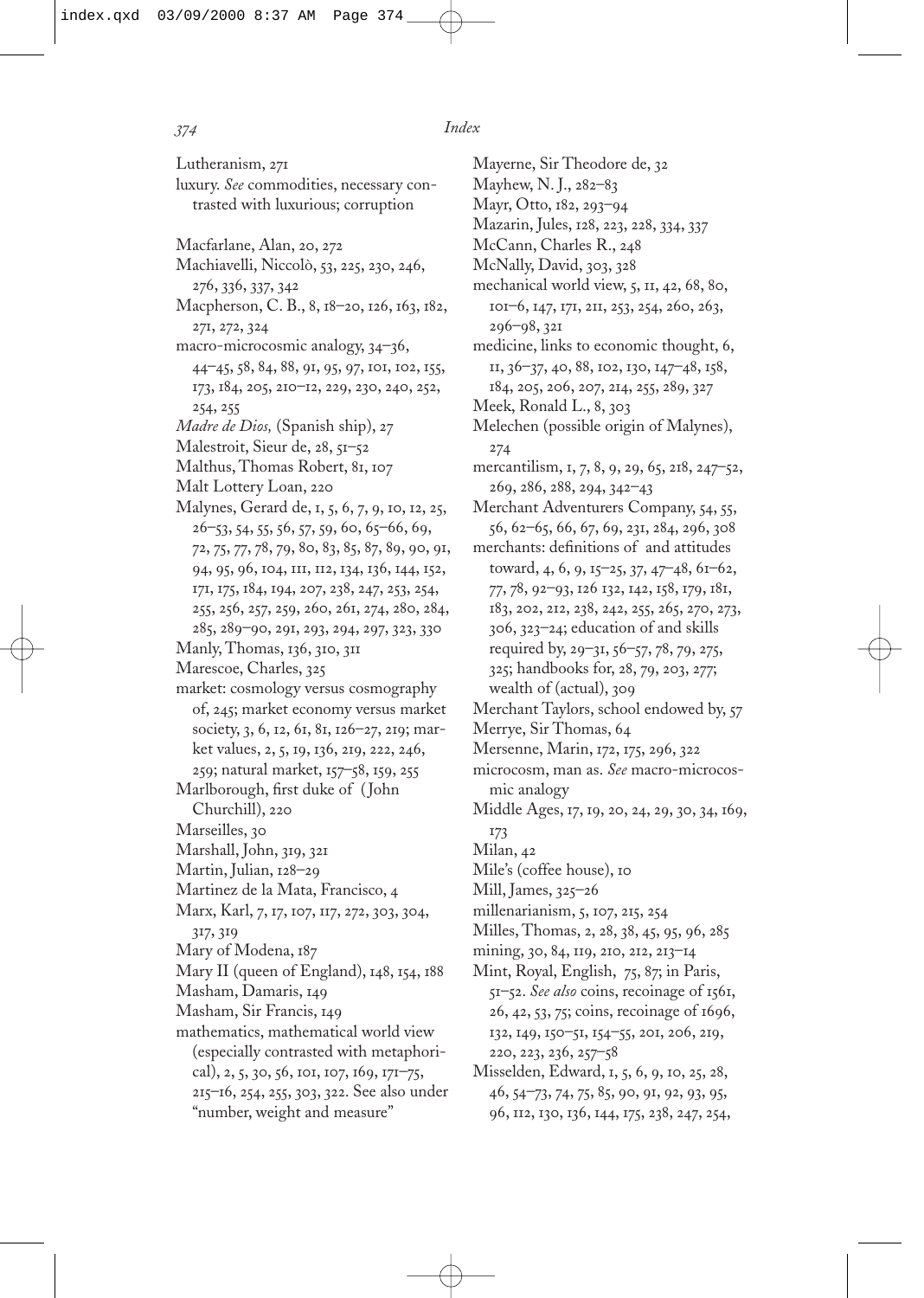256, 257, 259, 275, 283–90, 293, 294, 306, 313, 330 Misselden, Samuel, 57 mixed monarchy, 181, 225, 255 Moleyn, John du (possibly father of Gerard de Malynes), 273; without name, 26, 75 money: as "common denominator," 252; conflated with capital,  $I$ ,  $92$ ,  $159$ ,  $16I$ , 204, 253, 278; denominational definitions, 41, 50, 201, 206–8, 249, 328, 330; as determined by interest rate, 192; as determined by volume of trade, 65, 198; as economic lubrication, 112, 240, 227; forms of paper, 4, 41, 153, 155, 185, 220, 253, 311, 334; market values of money commodity, 42, 44–45, 120, 149; as "measure of trade," 239; as medium of exchange, 41, 49, 105, 134, 150, 152, 206; metallism (defined as metal content of coin), 6, 8, 9, 10, 41, 42, 60, 65, 66, 105, 140, 150, 151, 152, 154–55, 161, 190, 194, 198, 201, 202, 239, 244, 249, 257, 258–59, 261–62, 314, 317, 340 (*see also* bullion, bullionism; coins); modern definition of, 41; money seen as blood or vital spirits, 36, 59, 69, 86, 87, 104–5, 111, 134, 184, 233; most advantageous path of circulation, 88, 106, 111–12, 114, 118–19, 153–54, 156–60, 174, 233, 238, 242, 250, 261, 317; as "*nervi bellorum,*" 53, 69, 134, 226; as "*publica mensura,*" 43, 45, 46, 51, 52, 53, 70, 86, 87, 116, 150, 154, 196, 202, 258; quantity theory of, 1, 29, 51, 87, 93, 111, 112–13, 147, 149, 156, 161, 176, 316, 317, 318; as a store of purchasing power or value, 41, 152, 190, 262; supply as affected by exchange rates, 60, 65, 85; use of transferable credit instruments to supplement, 137 Monmouth, duke of (James Scott), 222, 335

Monmouthshire, 189

monopoly, definitions of and attitudes toward, 65, 66–67, 72, 157–59, 206, 231, 236, 244, 247, 248, 250, 251, 259, 275, 281, 288. *See also* engrossing; forestalling;

joint-stock companies; regrating; regulated companies *Mons pietatis,* 49, 50, 59, 75 Montaigne, Michel de, 35, 267, 277 Montagu, Charles (later Earl of Halifax), 336 Montagu, Sir Edward (later Earl of Sandwich), 131 Montagu (or Montague), Sir Henry (later Earl of Manchester), 64 Montchrétien, Antoine de, 4, 111, 252 Montesquieu, Baron de la Brède et de (Charles de Secondat), 3 Moore, Sir John, 187 Moravia, 124 More, Henry, 174, 213, 333 More, Sir Thomas, 15, 32, 39, 57, 68, 270, 276, 288, 289 Moses, 35 Moucheron, Pieter van, 27 Muchmore, Lynn, 28, 46–47, 279–80 Muffet, Thomas, 32 Mun, Anne (daughter of Thomas Mun), 76 Mun, Edward (elder brother of Thomas Mun), 75 Mun, John (also John Monnes, grandfather of Thomas Mun), 75 Mun, John (father of Thomas Mun), 75 Mun, John (eldest brother of Thomas Mun), 75 Mun, John (son of Thomas Mun), 76–77, 78, 79 Mun, Margaret (mother of Thomas Mun), 75 Mun, Mary (daughter of Thomas Mun), 76 Mun, Thomas, 1, 5, 6, 9, 10, 25, 28, 54, 55, 56, 84–88, 91, 92, 93, 94, 96, 112, 130, 144, 175, 205, 210, 238, 247, 254, 256, 257, 259, 289, 290–96, 313, 317, 330, 338, 339 Mun, Ursula (wife of Thomas Mun), 76 Mun, William (uncle of Thomas Mun), 75

Naples, 27

national accounting, 119–21, 176, 185, 191, 226, 229–42, 243, 255, 264, 304. *See also* political arithmetic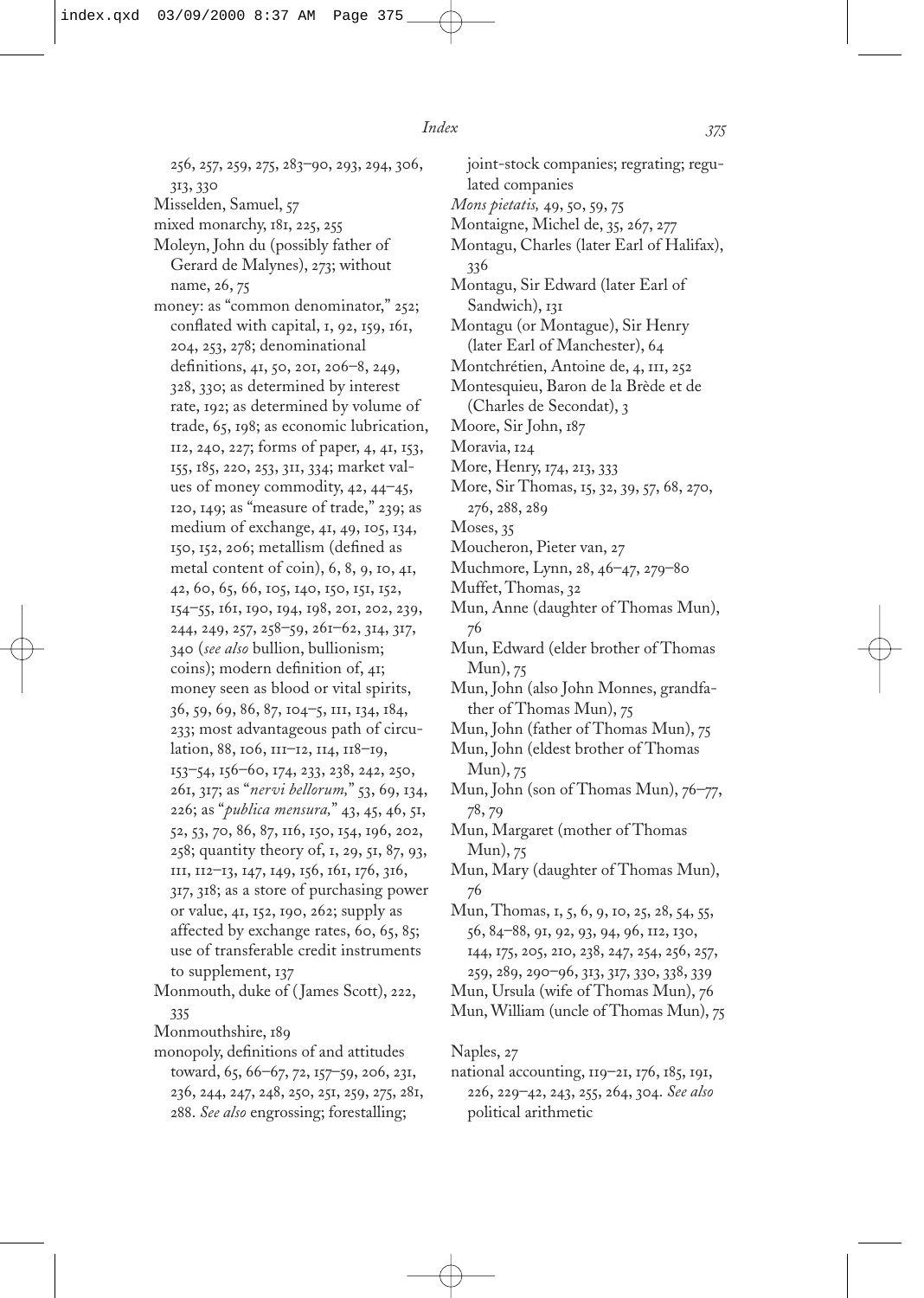national debt, 53, 78, 109, 185, 220, 221, 227, 234, 235, 334–35. *See also* government finances national income, 52, 234, 334–35. *See also* gross domestic/national product natural law. *See* law, natural Navarrette, Pedro Fernández, 4 Navy, Royal, 108, 109, 130, 131, 221, 308 neo-Platonism, 4, 35, 213, 297 neo-stoicism, 4, 35, 169, 173 Nero (Claudius Caesar), 79 *neschech,* 282 Netherlands, the. *See* United Provinces, Dutch language, thought, or customs New, John F. H., 324 New England, 131, 141 New Jerusalem, 107, 254. *See also* millenarianism Newton, Sir Isaac, 7, 219, 263, 315, 322, 341 Nicholas of Cusa, 35 Nine Years' War, 334 *noli altium sapere,* 32 nominalism, 11 North, Ann Gunning (wife of Sir Dudley North), 187, 188, 189 North, Charles (brother of Sir Dudley North), 186 North, Dudley, fourth baron (father of Sir Dudley North), 186 North, Edward, first baron (ancestor of Sir Dudley North), 186 North, Francis (Baron Guildford; brother of Sir Dudley North), 186, 187, 189 North, Sir Dudley, 1, 5, 6, 8, 10, 163, 184, 185, 186–204, 207, 247, 256, 258, 259, 260, 261, 264, 325–29 North, John (brother of Sir Dudley North), 187 North, Montague (brother of Sir Dudley North), 187 North, Roger (brother of Sir Dudley North), 187, 188, 190, 194, 197, 325, 326–27, 328 Norton, Thomas (of Bristol), 32 Norway, 312 "number, weight and measure," meanings of, 33–34, 110–11, 171, 172, 173, 175, 202, 255. *See also* mathematics

numerology, 30, 31 Oates, Titus, 148, 313 Officer, Lawrence H., 280-81 Ogilvy, John, 241 Oldys, Sir William, 29, 274 oligopoly, 68, 255 Olson, Richard, 289, 304 Oresme, Nicholas, 150, 314 Origen, 295 Ormuz, 64 Osborne, Thomas. *See* Danby, earl of Otterbridge, 76 Ovid (Publius Ovidius Naso), 31, 57 Overton, Mark, 336 Oxford and Cambridge, colleges of, 26, 32, 57, 108, 147, 148, 187, 222, 313 Oxford Experimental Philosophy Club, 109, 147 Pace, Richard (as "Pacius"), 57

Pacioli, Luca, 20–21, 203 Page, John, 131 Palavicino, Sir Horatio, 27 Palliser, D. M., 279 Papillon, Thomas, 131, 187, 308, 309 Paracelsus, Philippus Aureolus (Theophrastus Bombastus von Hohenheim), 26, 32, 35, 37, 129, 173, 255, 276, 304 Paris, 51–52, 108, 237 Parliament, 4, 16, 38, 53, 55, 56, 64, 73, 91, 108, 109, 114, 128, 130, 139, 140, 141, 147, 148, 154, 180, 184, 187, 193, 205, 206, 220, 223, 225, 228, 234, 246, 287, 288, 291, 292, 307. *See also* Commons, House of; Lords, House of; statutes Parsons, Talcott, 269 patents, attitudes toward, 33, 135 pawnbroking, 40, 48, 72, 259. *See also* interest; *Mons pietatis;* usury Pell, John, 108 Pepys, Samuel, 131, 308 Perkins, William, 21–22, 22–23, 25, 37, 180, 181 Perlman, Mark, 248 Persia, 72, 73

Pett, Sir Peter, 338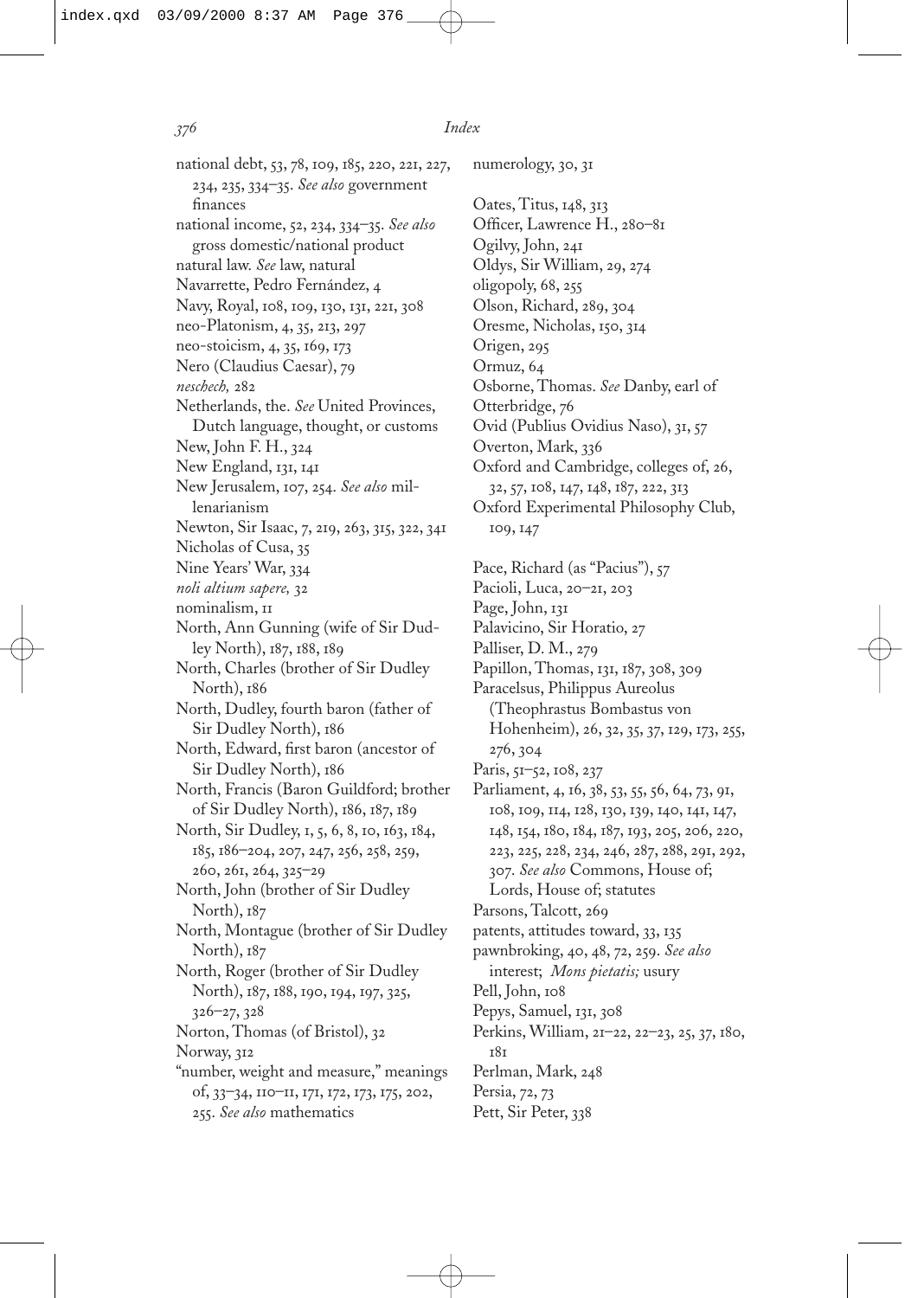Petty, Anne, 110 Petty, Charles, 110 Petty, Elizabeth, 110, 330 Petty, Henry, 110 Petty, Sir William, 1, 5, 6, 7, 8, 11, 34, 101–2, 103, 106, 107–29, 130, 140, 143, 144, 145, 147, 149, 156, 158, 170, 171–73, 174, 175, 176, 184, 185, 197, 202, 206, 207, 209, 213, 214, 218, 226, 228–29, 233, 235, 237, 238, 239, 241, 245, 247, 252, 254, 255, 256, 258, 259, 260, 261, 262–63, 264, 289, 297, 298–307, 312, 313, 316–17, 318, 321, 322, 330, 338 Petty, Sir William, unnamed "natural" daughter of, 300 Phelps Brown, E. H., 283 Philip IV (king of Spain), 180 Philip de Valois, 48 Philip of Macedon, 79 Philip the Fair, 48 philosopher's stone, 31. *See also* alchemy Physicians, Royal College of, 32, 102, 108, 205, 214 Physiocrats, 7, 117, 303. *See also individual economists* Pincus, Steve, 323–24 Pindar, 32 plagiarism in economic tracts, 29, 31–32, 38, 50, 57, 171, 276, 277, 285, 295, 309–10 Plato, 15, 30, 34, 35, 39, 57, 91, 270, 333 Plattes, Gabriel, 128, 213–14, 215, 228, 307, 332 pleasure-pain principle, 167–68, 320–21 plentitude, 185, 205, 212–14, 216, 218, 253, 255, 266, 332, 333. See also Hermeticism; neo-Platonism Pliny, the elder (Caius Plinius Secundus), 30, 57, 276 Plotinus, 213 Plutarch, 15, 30, 271 Pocock, J. G. A., 3, 225, 229, 246, 269, 336, 342 Poland, 54 Pole, Margaret (Countess of Salisbury), 22 Polin, Raymond, 314 political anatomy, 111, 121

political arithmetic, 107, 110–11, 223, 228–29, 241, 251, 338. *See also* national accounting political economy, 81, 91, 111, 116, 184, 241, 247, 252 poor, attitudes toward the, 31, 49, 59, 82, 85, 135, 144, 184, 194–95, 224, 240, 241–42, 250, 265, 310, 320. See also employment; *Mons pietatis;* statutes; wages; workhouses, proposals for or against Popkin, Richard H., 3, 267, 277, 296 popular culture, 31 population, actual and theories of, 31, 33, 52, 119, 123–24, 127, 135, 144, 195–96, 214, 217–18, 238, 239, 240, 241–42, 243, 250–51, 255, 336, 341 Portsmouth, 130, 131 Portugal, Portuguese language, thought, or customs, 30, 64, 180, 253 Potter, William, 113 Prall, Stuart E., 323 prerogative, royal, 32, 38, 39, 280 prerogative courts, 174 Presbyterianism, 23, 56, 131 Pribham, Karl, 11, 269, 325 price: debasement theory of, 28, 51–52; definitions of (see value); inflation praised, 137–38; price controls, 228, 338; price-level data, 52, 153, 235, 283; price revolution, 5, 52–53, 93; prices affected by recoinage, 68; price-setting riots, 93; *prîs,* linked to *wirde,* 19; treasure theory of, 28, 30, 51–52 prince, role of. *See* government, proposed role of Privy Council, 27, 55, 56, 127, 128, 307 *Proclamatio contra Exportationem Bullionis,* 55, 78. *See also* bullion, bullionism; money, metallism Procopius, 30 product dumping, 312 professions, government regulation of entry into, 125–26, 231. See also free trade, freedom of entry into trade profit: best distribution of, 48, 158, 261, 317; understood as wages, 133, 204, 265, 309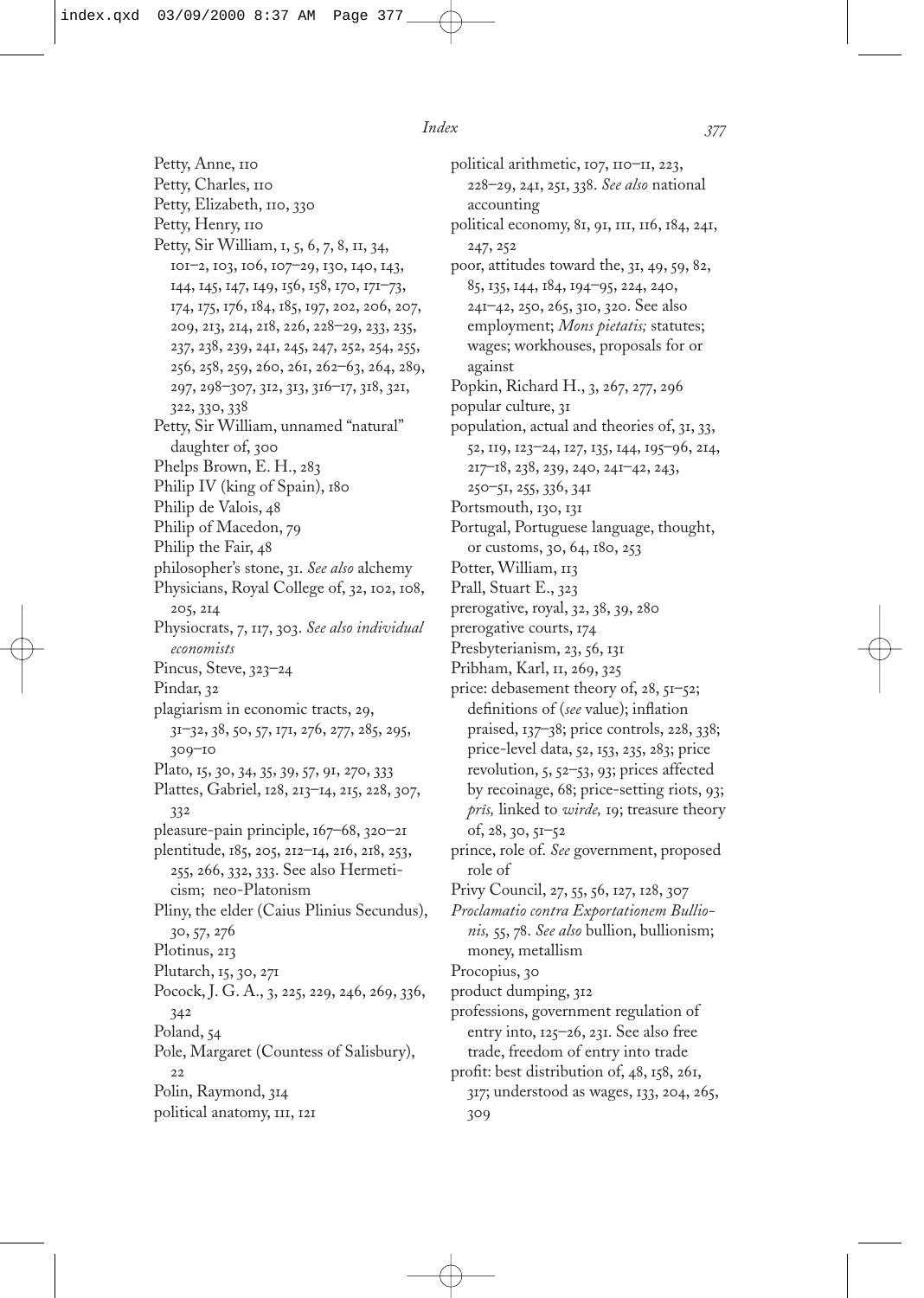property, theories of and attitudes toward, 33–34, 162–63, 181–83, 225, 316, 318 prosperity as prodigality, 75, 211–12 Protectorate, 56, 215. *See also* Commonwealth, the; Interregnum, the Protestantism, 27, 150, 169, 253, 255, 256; Protestant ethic, 18, 82. *See also individual sects of Protestantism* Pseudo-Dionysius, 332 Ptolemy (Ptolemaic Cosmos), 2, 34, 35, 58, 102, 253 Pufendorf, Samuel, 169, 254, 319 purchasing power parity, 257, 280–81 Puritanism, 39, 306. *See also* Calvinism Putney Debates, 183 Pym, John, 78 Pyrrho (Pyrrhonic skepticism), 4, 33, 277, 296 Pythagoras, 2, 30, 33, 255 Quesnay, François, 129, 304 Quinn, Stephen, 314–15 Quir, Ferdinand de, 32 Rabanus, Maurus, 31 Rabb, Theodore K., 3, 267, 287 Rabelais, François, 267 Rainsborough, Colonel Thomas, 183 *raison d'état,* 248 Raleigh (or Ralegh), Sir Walter, 215 Ramus, Petrus, 57, 306 reason: inductive versus deductive, 171–72 (*see also* Bacon, Sir Francis); Descartes, René); law of, 43; right, 253 (*see also* Cicero, Marcus Tullius) Reformation, the, 4, 101, 205 regrating, 251, 281. See also engrossing; forestalling; monopoly, definitions of and attitudes toward regulated companies, 59, 62–63, 64–65, 66, 142, 231, 250, 286, 288, 292. *See also individual companies* religion, civil, 236, 238, 307. *See also* education, public Renaissance, the, 35

Restoration, the, 23, 109, 114, 131, 185, 215

Ricardo, David, 7, 107, 129, 303

Ricardus (Richard of Middleton), 295 rich, attitudes toward the, 31, 52, 59 Richelieu, Duc de (Armand Jean du Plessis), 128, 223, 228, 337 Ripley, Sir George, 32 Roberts, Lewes, 28, 74, 277 Robinson, Henry, 135, 136, 137, 174, 309–10, 313 Roll, Sir Eric, 1, 9, 247, 289, 294, 303, 325 Romanticism, 17 Rome, 42 Romsey, 107, 108 Roncaglia, Alessandro, 300, 304 Roover, Raymond de, 29, 46, 273–74, 275, 285, 290, 291 Roseveare, Henry, 325 Rota Club, 110 Rothbard, Murray N., 8–9, 248, 268 Rotterdam, 56 Routh, Guy, 7, 8, 117, 303, 325–26 Royal Exchanger, office of, 28, 46-47, 77, 257, 281, 288, 291 Royal Society, 74, 110, 140, 147, 183, 213, 214, 300, 322, 333 Russian Company, 202

Sacksteder, William, 298 St. Breavil, 189 St. German, Christopher, 31 St. Helen's Church, Bishopsgate, 76 St. Martin's in the Fields, 205 Salamanca, economic school of, 4, 286 Salter, Thomas, 308 *salus populi,* 104 Sandison, Helen E., 276 savings ("superlucration"), linked to investment, 113, 229, 261 Saxony, 241 Scaliger, Joseph, 57, 286 Schmoller, Gustav, 248 Schofield, R. S., 52, 283 scholasticism, 11, 29, 32, 40, 57, 87, 147, 150, 154, 160, 173, 174, 193, 255, 275, 315, 325 Schumpeter, Joseph A., 8, 10, 11, 25, 29, 117, 298, 303, 307, 317, 318, 330 Scotland, Scottish language, thought, or customs, 16, 42, 101, 127, 139, 223, 307 Scott, James. *See* Monmouth, duke of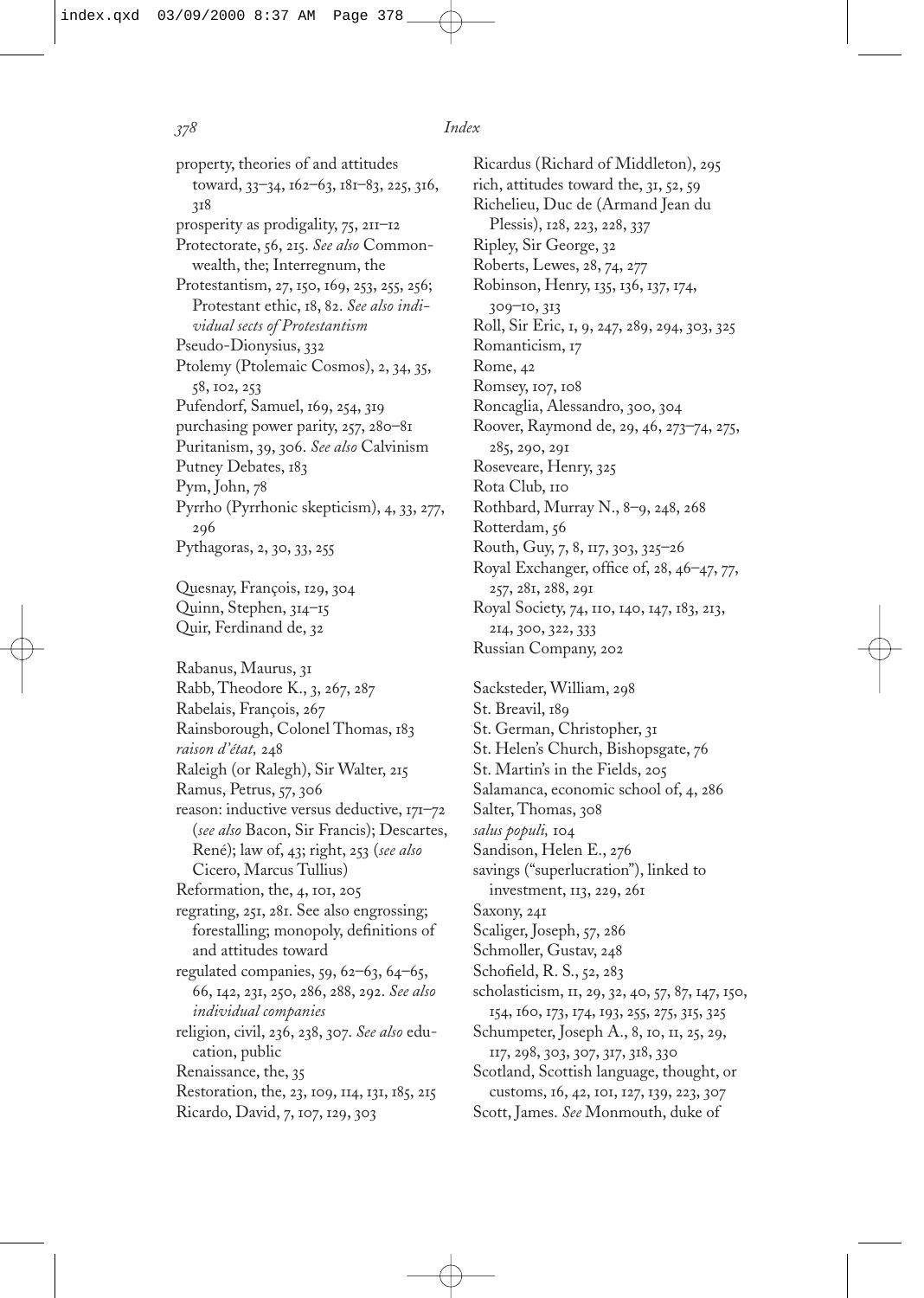Scotus, Duns, 31 Sebonde, Raymond de, 35 seed-time analogy, 92 *seignorage,* 198 self-interest, attitudes toward (especially as opposed to duty), 40, 61, 67, 72, 85, 89, 105, 136, 145–46, 162, 163, 175, 212, 224, 265–66, 267, 320 self-regulating systems, 5, 54, 73, 74, 182–85, 186, 189, 198, 217–18 Seneca, Lucius Annaeus, 57, 95, 173, 253, 295 Sertorius, Quintus, 31 Seven Bishops' Case, 149, 188 Sextus Empiricus, 33 Shaftesbury, first earl of (Anthony Ashley Cooper), 6, 148, 187, 220, 313 Shakespeare, William, 26 Shannon (river), 109 Shapiro, Barbara J., 3, 267, 322 Ship Money controversy, 114 ship of state metaphor, 66 Shorter, John, 131 Sidney, Algernon, 188 Skinner, Ephraim, 325 Smith, Adam, 3, 7, 16, 71, 74, 107, 122, 129, 247, 251, 252, 271, 304, 326 Smith, Sir Thomas, 296 Smyrna, 187 social contract theories, 34, 37, 39, 104, 120, 172, 209, 224–25 Solon, 23 Somers, John, (Baron), 149 Somerset, 147, 163, 189 Southwark, 131 Southwell, Sir Robert, 305 sovereignty, 32, 38, 104, 141 Spain, Spanish language, customs or thought, 4, 30, 35, 59, 66, 69, 81, 128, 131, 152, 181, 189, 201, 230, 253, 288, 291, 294. *See also* Aragon; Castile Spanish Company, 288 Spanish Succession, War of the, 220, 253, 334 Spanish War (under Elizabeth I), 287 Spanish West Indies, 81, 128 Sparta, 226, 323, 336

Spelman, Henry, 329 Spence, Robert. *See* Sunderland, second earl of Spiegel, Henry William, 29, 117, 288, 290, 303, 304, 315, 325 Spinoza, Baruch, 254 Sprat, Thomas, 174, 322, 323 Sreenivasan, Govind, 272, 320 Staffordshire, 241 Starkey, Thomas, 22 States-General of the United Provinces, 55 Statistical Man (especially as contrasted with "Economic Man"), 5, 105–6, 124, 145, 256, 264 statistics: proposals for a government office of, 127; science of, 110-11 status, 41, 58, 72. *See also* hierarchy, linked to order statutes: of Apprentices, 37, 67; authorizing campaigns in Ireland, 109; authorizing Exchequer Bills, 334; controlling the number of looms per concern, 142; of Employments, 60, 65, 85, 289; Licensing Acts, 185, 219; Mutiny Acts, 228; Navigation Acts, 143, 180, 228, 231, 251; Poor Laws, 162, 194–95, 250; prohibiting the export of bullion, 73, 78, 79, 92, 141, 150, 314; prohibiting the export of undyed woolen cloth, 67; regulating interest rates, 138–39; Survey Act, 299 Stigler, Stephen M., 341 Stillingfleet, Edward (Bishop of Worcester), 219 stock exchanges: in England, 4, 220, 221–22, 253, 335; in the United Provinces, 139 Stone, Jeanne C. Fawtier, 310 Stone, Lawrence, 273, 310 Strabo, 30 Straccia, 57 Strauss, Erich, 298, 299, 300, 305 Stubbe, Henry, 170 Stubbs, Mayling, 74–75 Suetonius (Caius Suetonius Tranquillus), 30 suit of mill, 67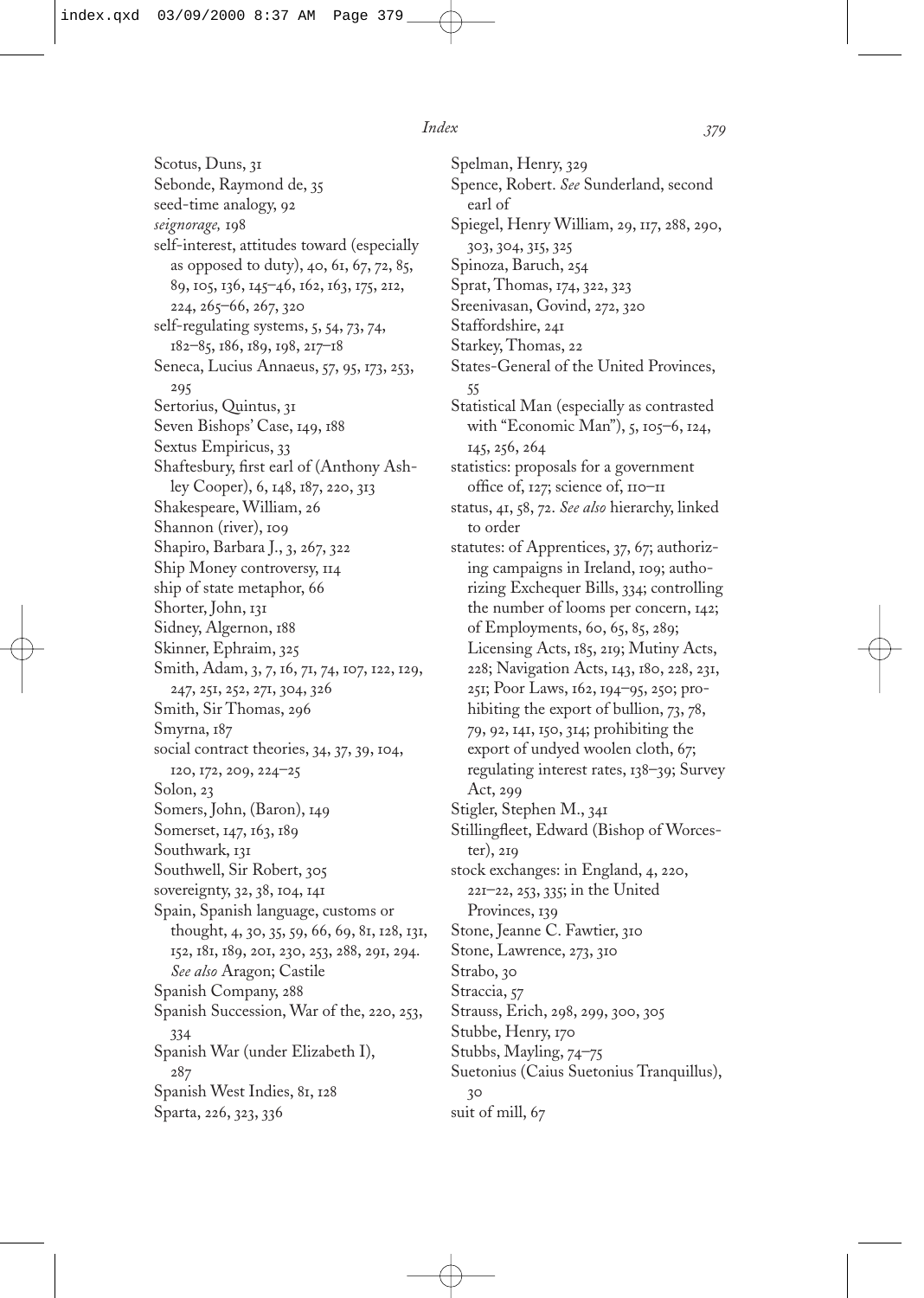- sumptuary laws, attitudes toward, 59, 69, 80, 81, 156, 200, 224, 233, 234, 235, 236, 244, 251, 264, 265 Sunderland, second earl of (Robert Spence), 128 Supple, B. E., 9, 54–55, 279, 283–84, 291
- supply, price-elasticity of, 265
- surplus product, 263, 265
- Suviranta, Bruno, 293, 294
- Sweden, 210, 312
- Tacitus, 57, 253, 337
- tariffs: data on actual, 114–15; prohibitive, 156, 212, 234, 251, 331; proposals to eliminate on re-exports, 142; protective, 60, 71, 80, 143, 212, 234–45, 251, 262; used to reduce domestic consumption, 94, 142, 236, 235, 244, 251, 264, 265
- Tawney, Richard Henry, 11–12, 29
- taxes: English compared to French, 335; excise, 114–15, 135, 142, 220, 234, 235, 246, 339 (*see also* Excise, Board or Commission of ); hearth, 114, 115, 234; land, 220, 234; poll, 115, 118, 234, 302; problems in collecting, 114; progressive, 115, 116, 118, 235; proportionate to productivity of economic sector, 116, 118; role in circulation debated, 118–19, 233–36, 303–4; scot and lot, 116; tax farming, 235, 114, 339
- Temple, Sir William, 113, 174
- Thames (river), 206
- Thirsk, Joan, 313
- Thirty Years' War, 54, 55, 56, 253, 284
- Thomas, Keith, 19
- Thomson, Thomas, 333
- Thynne, Commissioner of Excise, 222
- Tillyard, Eustace, 277
- tobacco, trade in, as example, 59, 81,
- 144–45, 265
- Todd, Margo, 271
- Toland, John, 170, 219
- Tollison, Robert D., 249, 288
- Tonti, Lorenzo, 334
- tontine, 219, 220, 221, 334, 335
- Toth, Kathleen, 324
- Toulmin, Stephen, 3, 267
- trade: as the blood or nerves of the body politic, 58, 233; as controlled by money
- supply, 65, 112, 207; defined as a circulation of money rather than of goods, 104–5; as dependent on the interest rate, 138; as an exchange of superfluities, 190; as necessary for international harmony, 37–38, 60–61, 77, 94–95, 290; as necessary to dispose of excess supply, 217, 226, 264; as the touchstone of a kingdom's prosperity, 80; volume of, 71
- Trade Boards, Commissions, Committees, or Councils, 6, 26, 27, 28, 55, 76, 90, 131, 139, 148, 149, 179, 274, 284, 291, 293
- trade depression: of the 1620s, 5, 46, 54, 63, 283–84; of the 1690s, 150
- trade histories, 299
- Treasury Department, 27
- Tribe, Keith, 319
- Tuck, Richard, 296, 298–99
- Tucker, G. S. L., 317
- Tully, James, 162, 164, 318–19, 320
- Turgot, Anne Robert Jacques, 307
- Turkey, Turkish language, thought, or customs, 5, 63, 72, 73, 75, 82, 187, 189, 202, 337
- Tweed (river), 16

### Tyrell, Captain John, 308

- United Provinces, Dutch language, thought, or customs, 4, 30, 41, 42, 46, 53, 55–56, 58, 59, 60, 61, 68, 70, 71, 72, 76, 78, 79, 84, 108, 113, 121, 135, 137, 138, 139, 143, 145, 148, 180, 192, 193, 209, 226, 230, 253, 288, 291, 301, 310, 311, 315. *See also various cities in*
- United States of America, 164
- Usher, Abbott Payson, 334
- usury, 16, 26, 39, 48–51, 72, 138; equated with all forms of interest, 45, 50-51, 133; equated with a particular form or rate of interest,  $48, 49, 50 - 51$ ; a question of brotherhood versus otherhood, 282; as a matter of intent rather than form, 133. *See also* interest; *Mons pietatis;* pawnbroking
- Utrecht, 205
- value: cost accounting theories of, 116; diamond–water paradox, 305, 330;